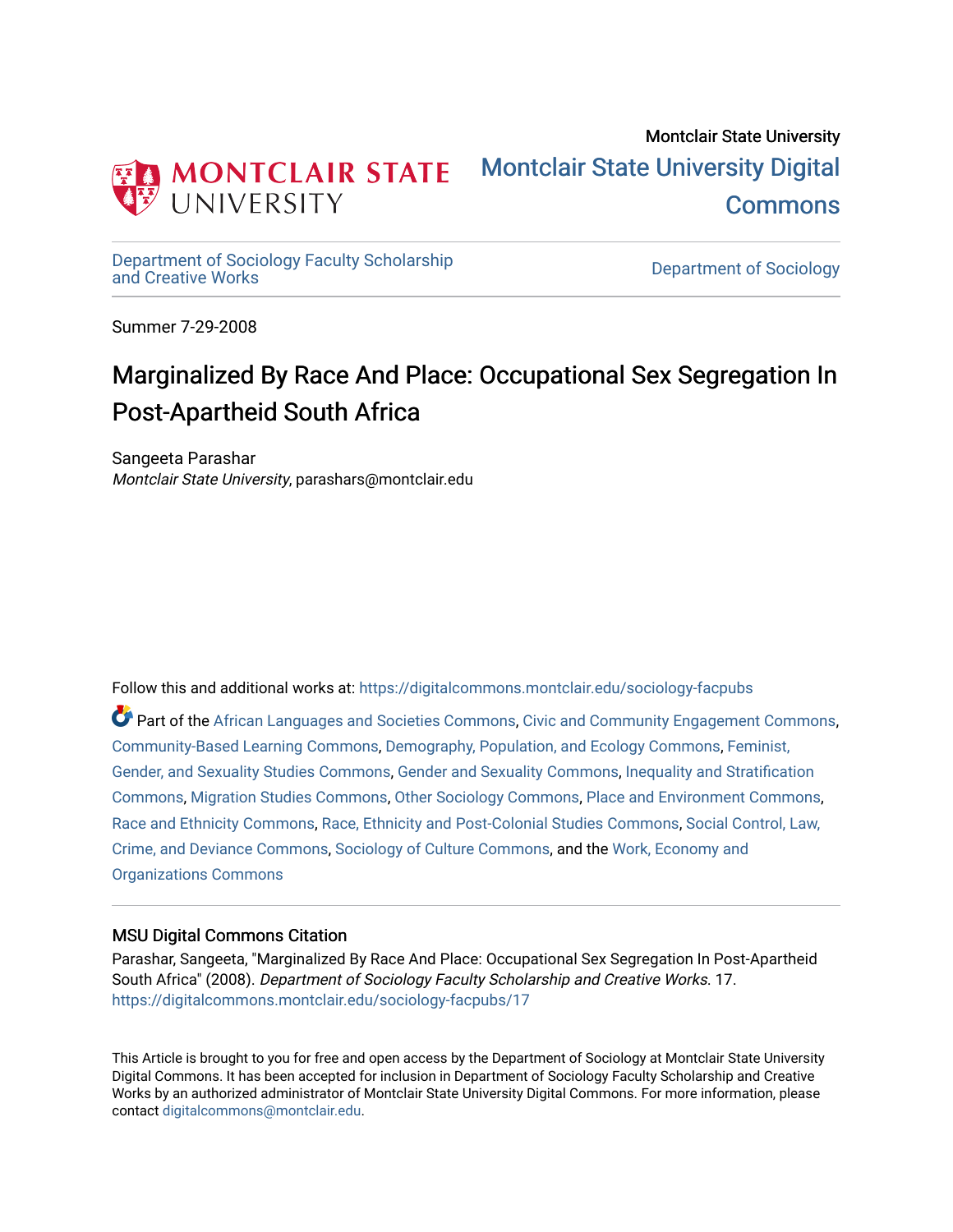See discussions, stats, and author profiles for this publication at: [https://www.researchgate.net/publication/266261179](https://www.researchgate.net/publication/266261179_Marginalized_by_race_and_place_A_multilevel_analysis_of_occupational_sex_segregation_in_post-apartheid_South_Africa?enrichId=rgreq-d11a5e3a48471cddd9f23e6166674b94-XXX&enrichSource=Y292ZXJQYWdlOzI2NjI2MTE3OTtBUzoxNTk2MTk5MDUyMzY5OTJAMTQxNTA2Nzc1OTMwNw%3D%3D&el=1_x_2&_esc=publicationCoverPdf)

### [Marginalized by race and place: A multilevel analysis of occupational sex](https://www.researchgate.net/publication/266261179_Marginalized_by_race_and_place_A_multilevel_analysis_of_occupational_sex_segregation_in_post-apartheid_South_Africa?enrichId=rgreq-d11a5e3a48471cddd9f23e6166674b94-XXX&enrichSource=Y292ZXJQYWdlOzI2NjI2MTE3OTtBUzoxNTk2MTk5MDUyMzY5OTJAMTQxNTA2Nzc1OTMwNw%3D%3D&el=1_x_3&_esc=publicationCoverPdf) segregation in post-apartheid South Africa

**Article** in International Journal of Sociology and Social Policy · September 2014

DOI: 10.1108/IJSSP-01-2014-0003

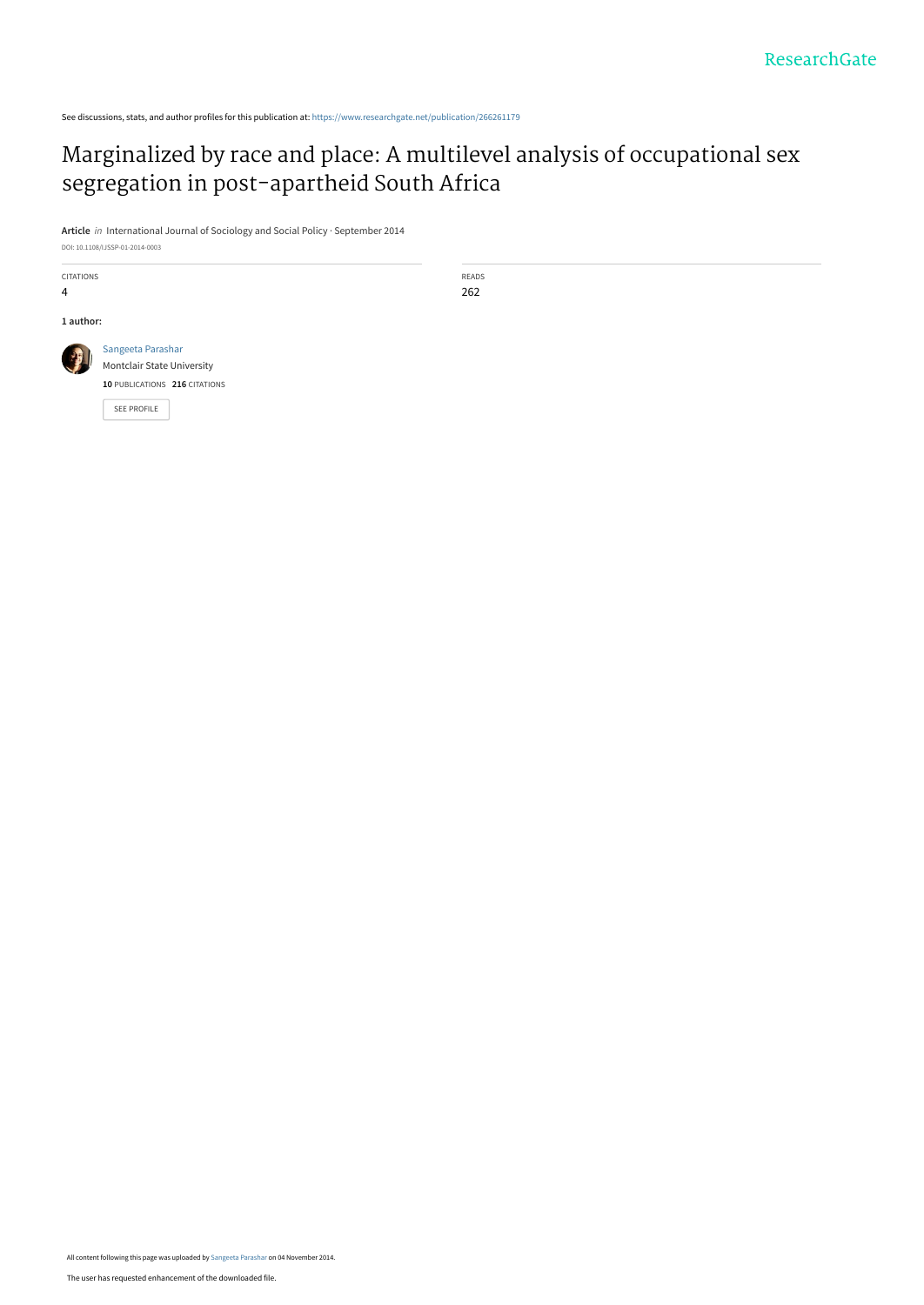

## Marginalized by race and place A multilevel analysis of occupational sex segregation in post-apartheid South Africa

Sangeeta Parashar

Montclair State University, Montclair, New Jersey, USA

#### Abstract

Purpose – Given South Africa's apartheid history, studies have primarily focused on racial Accepted 25 February 2014 discrimination in employment outcomes, with lesser attention paid to gender and context. The purpose of this paper is to fill an important gap by examining the combined effect of macro- and micro-level factors on occupational sex segregation in post-apartheid South Africa. Intersections by race are also explored. **Design/methodology/approach** – A multilevel multinomial logistic regression is used to examine the influence of various supply and demand variables on women's placement in white- and blue-collar male-dominated occupations. Data from the 2001 Census and other published sources are used, with women nested in magisterial districts.

Findings – Demand-side results indicate that service sector specialization augments differentiation by increasing women's opportunities in both white-collar male- and female-dominated occupations. Contrary to expectations, urban residence does not influence women's, particularly African women's, placement in any male-type positions, although Whites (white-collar) and Coloureds (blue-collar) fare better. Supply side human capital models are supported in general with African women receiving higher returns from education relative to others, although theories of "maternal incompatibility" are partially disproved. Finally, among all racial groups, African women are least likely to be employed in any male-dominated occupations, highlighting their marginalization and sustained discrimination in the labour market.

Practical implications – An analysis of women's placement in white- and blue-collar male-dominated occupations by race provides practical information to design equitable work policies by gender and race.

Social implications – Sex-typing of occupations has deleterious consequences such as lower security, wage differentials, and fewer prospects for promotion, that in turn increase labour market rigidity, reduce economic efficiency, and bar women from reaching their full potential.

Originality/value – Very few empirical studies have examined occupational sex segregation (using detailed three-digit data) in developing countries, including South Africa. Methodologically, the paper uses multilevel techniques to correctly estimate ways in which context influences individual outcomes. Finally, it contributes to the literature on intersectionality by examining how gender and race sustain systems of inequality.

Keywords Human capital, South Africa, Race, Multilevel, Blue- and white-collar, Occupational sex segregation

Paper type Research paper

#### 1. Introduction: a multilevel approach

Despite dramatic changes in the family, workplace, and the state, occupational sex segregation or the employment of women and men in occupations different from each other remains a persistent feature of almost all societies (Charles and Grusky, 2004). Because "differentiation is the sine qua non of dominance systems" (Reskin, 1988, p. 64), sex-typing of jobs lays the foundation for other forms of inequalities such as

The author would like to thank Monica Adya and three anonymous reviewers for thoughtful comments and suggestions. An earlier version of the manuscript benefited immensely from invaluable feedback provided by the late Dr Harriet B. Presser.

Marginalized by race and place

747

Received 8 January 2014 Revised 7 February 2014

18 February 2014



International Journal of Sociology and Social Policy Vol. 34 No. 11/12, 2014 pp. 747-770 r Emerald Group Publishing Limited 0144-333X DOI 10.1108/IJSSP-01-2014-0003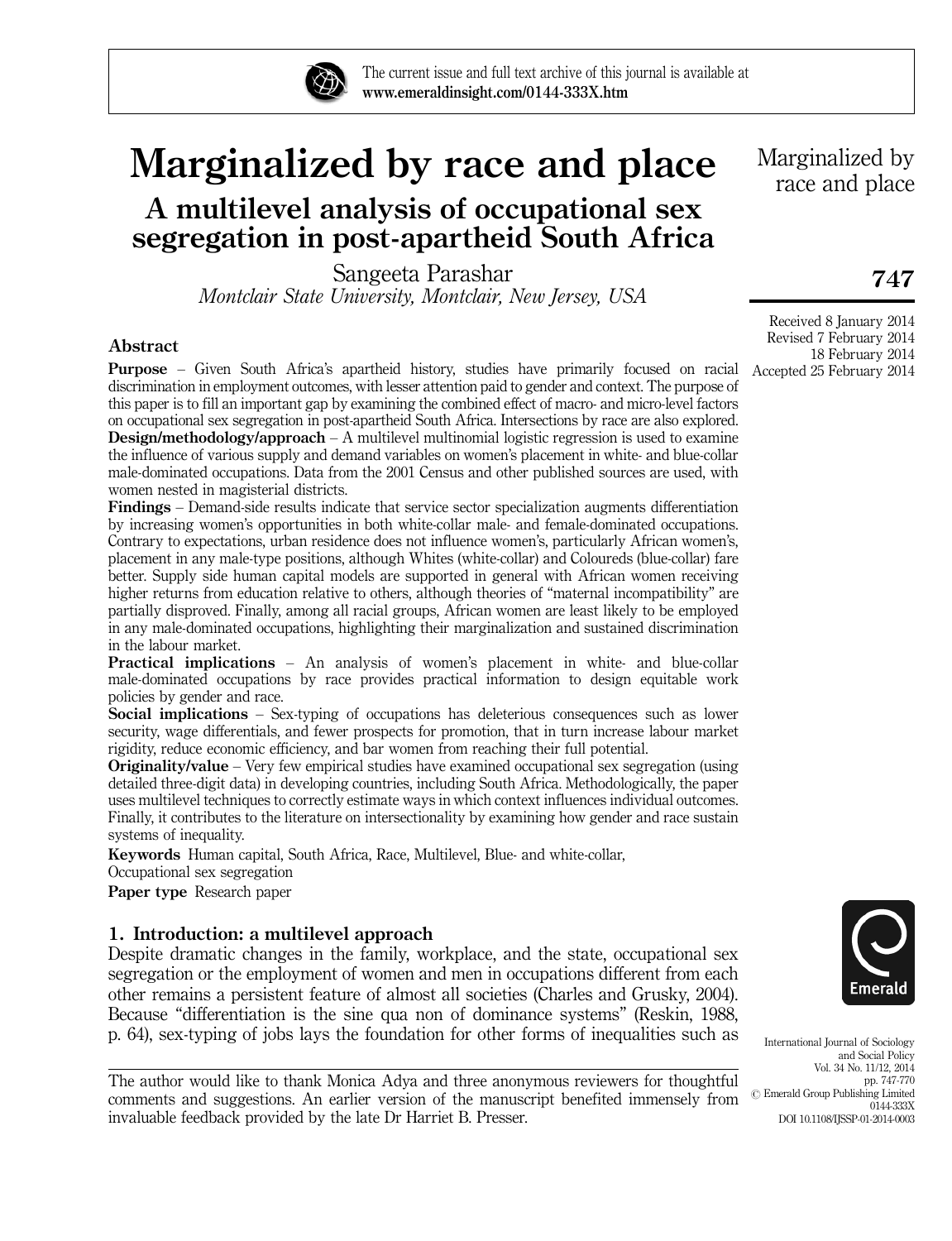wage differentials, lower job security, and fewer prospects for promotion[1]. This, in turn, increases labour market rigidity, reduces economic efficiency, and limits women from reaching their full potential (Anker, 1998). Indeed, the intersection of occupational sex segregation with other sources of stratification such as race, class, or even age has made it a key focus of sociological inquiry (Browne and Misra, 2003).

Studies typically examine this issue through either a macro- or a micro-level lens, although both have their shortcomings. In the former, data aggregation limits the investigation of the effects of crucial characteristics such as race and education, especially in contexts where social structures create and sustain inequality (van der Lippe and van Dijk, 2002). Such broad, often comparative, analyses use summary indices that provide an overall measure, but not patterns, of occupational segregation (Chang, 2004). Micro-level explanations, on the other hand, overlook the influence of structural factors that constrain or enhance women's placement in gendered occupations. Importantly, these standard regression models are not sensitive to the hierarchical or regionally clustered nature of data, e.g. areas as aggregates of households or individuals. Introducing variables measured at multiple levels into a single-level equation can thus lead to aggregation bias and misestimated standard errors (Raudenbusch and Bryk, 2002). While multilevel models correct these methodological problems, very few studies have used them to analyse occupational segregation (Cipollone and D'Ippoliti, 2011).

This paper fills an important gap in the literature by examining the combined effect of macro- and micro-level factors on occupational sex segregation in South Africa. South Africa is an interesting case study because its unique experience with apartheid exacerbated inequalities in employment outcomes across various social groups and geographically that persist till date (Standing et al., 1996). Apartheid also intersected with patriarchal beliefs to marginalize women, with African women being particularly targeted. ("African" instead of "black African" will be used throughout the paper[2].) Yet, given South Africa's history, studies have primarily focused on the failure of the labour market to alleviate racial discrimination in employment outcomes, largely ignoring issues of gender and context (Mwabu and Schultz, 2000; Kingdon and Knight, 2007). A consideration of these important dimensions of stratification is thus warranted.

In the remaining study, the theoretical framework and a background of the South African labour market are first delineated to situate the research hypotheses. Using data from the 2001 Census and other sources, broad occupational patterns among South African women are examined. Multilevel multinomial regressions predicting the likelihood of their placement in white- and blue-collar male-dominated occupations as well as intersections by race are then explored. Several influential studies have used occupational sex composition as a proxy for segregation because it provides practical information to design appropriate gender-equitable policies ( Jacobs, 1989; Charles and Buchmann, 1994; England et al., 1996; Anker, 1998; Presser and Yi, 2008; England, 2010). Explanations are advanced and the paper concludes with a discussion of policy implications and future research.

#### 2. Theoretical framework

Theories of occupational sex segregation fall into supply-side explanations based on worker characteristics and preferences, and demand-side perspectives that emphasize a market demand for female labour, organizational discrimination, and labour queuing. Though these frameworks seem mutually exclusive, they are, in fact, closely intertwined.

748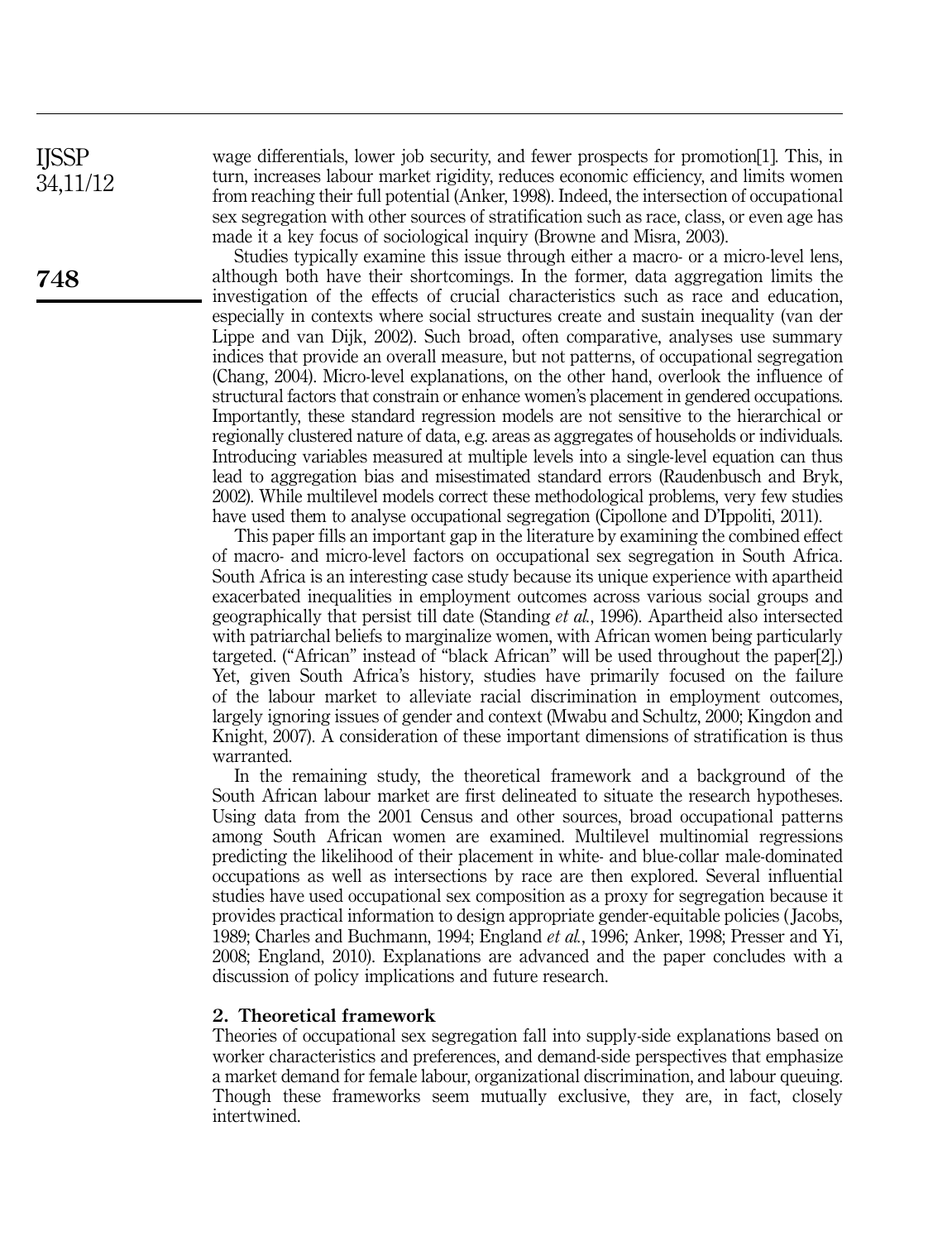Supply-side neoclassical theories focus on human capital – the personal, unique, and non-transferable assets such as formal education, skills, experience, and training programmes – that workers invest in to augment their marketable credentials (Becker, 1957). The expectation is that individuals and social groups (e.g. by gender and race) can become perfect substitutes for each other as they converge in the amount and kinds of human capital they possess (Mincer and Polachek, 1974). Race-based approaches to occupational segregation focus on skill deficits or differences in qualifications between racial groups, while gender-based approaches highlight differences in "preferences" between women and men (Kaufman, 2010).

An extension of neoclassical theories is the premise that rational individuals make human capital and/or occupational choices as part of their utility maximizing decisions stemming from diverse, and often conflicting, productive and reproductive roles (Mincer and Polachek, 1974; England, 2005). This "choice" argument is used to explain segregation by sex, but not race. Due to issues of "maternal incompatibility", women tend to underinvest in their human capital or prefer work positions that accommodate unanticipated career interruptions stemming from life cycle factors such as family structure, composition, and responsibilities (England, 2010). Because childcare standards are invariant, a rational household is one where those with higher human capital, usually men, select into high-status jobs. Concomitantly, women move into positions with lower penalties for temporary withdrawal from the labour force (Trappe and Rosenfeld, 2004).

Yet, findings pertaining to the human capital and maternal incompatibility theories are mixed. Expectedly, while women's upward mobility in white-collar jobs is contingent on tertiary education, it does not have a significant effect on their entry into blue-collar predominantly male positions that require on-the-job training (Bergmann, 2011). Studies from developing countries indicate that women's educational attainment is positively related to occupational placement, with higher returns at higher levels (Anker, 1998; Buchmann and Hannum, 2001). Because of wide gender gaps in education, basic literacy is required for almost all modern sector jobs and secondary school and higher for high-status jobs. Results from Western countries are less consistent. Occupational segregation has persisted in the USA despite women's levels of education converging with and even overtaking that of men (Cotter *et al.*, 2011). Studies from Europe, however, find positive support for the theory because of the emphasis placed on vocational training that is often gender specific (Charles and Buchmann, 1994; Bettio, 2008). Returns on educational investments also vary, with women and most minorities generally hitting the glass ceiling at senior positions. In South Africa, educational disparities explain race-based differences in occupational status, but not income (Treiman *et al.*, 1996), a finding echoed in China for ethnic differences (Hannum and Xie, 1998).

In terms of "maternal incompatibility", while family obligations such as marriage and the presence of children may restrict women's labour force participation, the effect on their occupational sex-type is still unclear (Rosenfeld and Spencer, 1992; Presser and Yi, 2008). Indeed, social groups may have diverse cultural beliefs concerning gender roles, with implications for occupational choices. In the USA, Okamoto and England (1999) found that motherhood increased the likelihood of White and Hispanic, but not African-American, mothers working in predominately female jobs, although research by Jacobs (1989) did not confirm these results. In certain contexts, the availability of alternative forms of childcare arrangements allows mothers to effectively intermesh work, childbearing, and rearing with little role conflict (Mason and Palan, 1981). As women increasingly become co-equal or sole household earners due to declining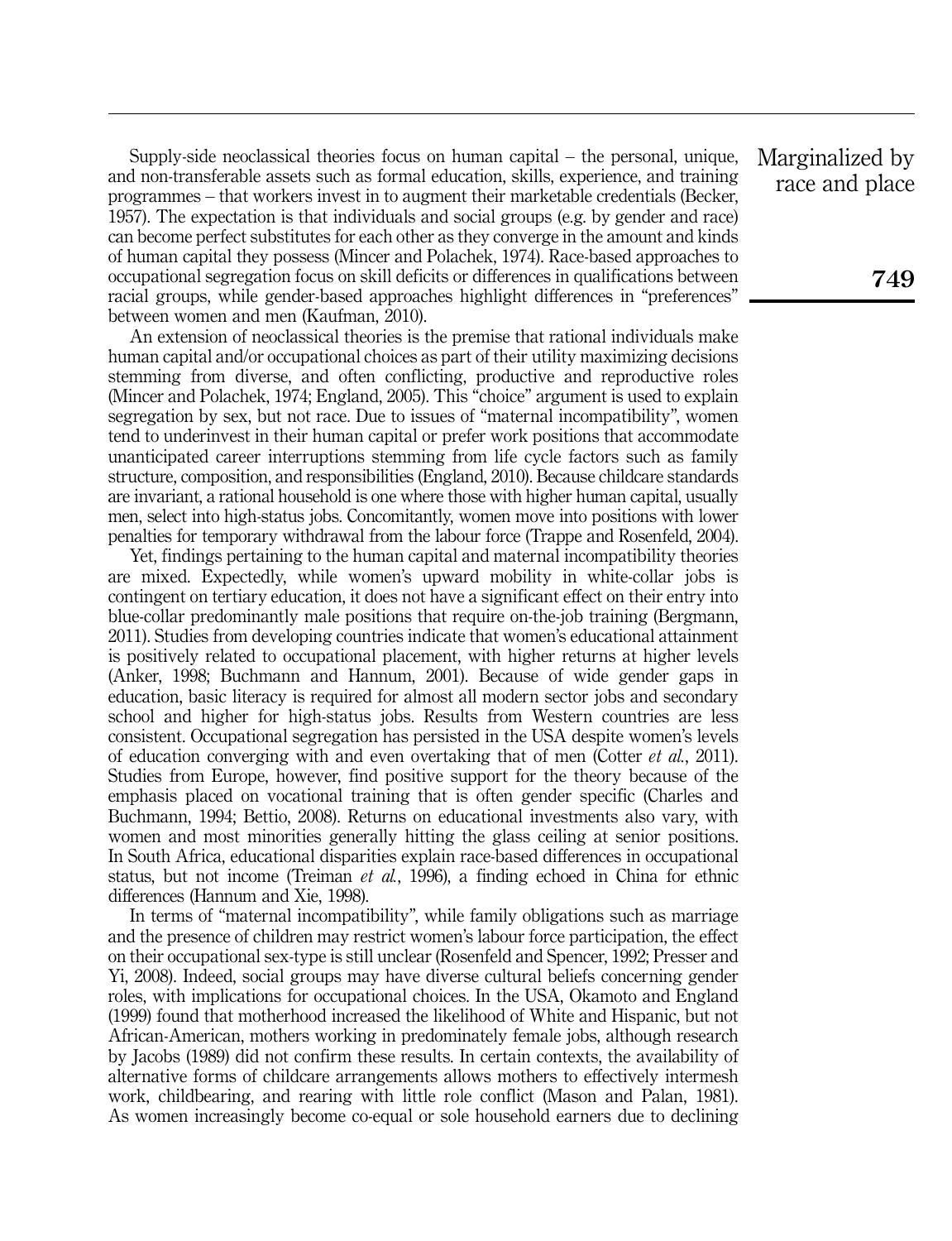dependence on men's income, changing cultural norms, or the feminization of the workforce, they are more willing to overcome the desire to conform to gender stereotypes (Bergmann, 2011). Hence, women may compete for higher pay by seeking to enter male-dominated jobs, but may also face greater resistance when attempting to enter blue-collar rather than white-collar jobs (Moccio, 2009).

A substantial body of supply-side research also suggests that gendered preferences and behaviours reflect gendered socialization (England, 2010). According to Charles (2003, p. 203), sex segregation is a "principally cultural phenomena reflecting the influence of two deep-rooted ideological tenets". Gender essentialism represents women as more competent than men in services, nurturance, and social interaction, while male primacy embodies men as more status worthy, and accordingly, more befitting for positions of authority. Although biological differences (e.g. women's reproductive role, men's physical strength) may have contributed to the initial development of these principles, they have subsequently become ideologically and institutionally entrenched (Charles and Grusky, 2004). Many occupations, including associated skills and working conditions, are thus either defined as prototypically "female" (requiring dexterity, clerical perception, and nurturance) or "male" (strenuousness, mechanical ability, and high-status interactions), leading to uneven gender representation (Reskin and Roos, 1990).

While worker "preference" for certain jobs is a supply-side socio-cultural explanation, a demand-side perspective highlights employer statistical discrimination and queuing. Based on broad societal stereotypes and past patterns of segregation, employers may intentionally or unconsciously use sex and race as hiring screens, with the belief that group membership, on average, is related to worker qualifications and productivity (Kaufman, 2002; Pager and Quillian, 2005). Statistical discrimination is thus a crucial mechanism by which stereotyping creates segregation. Reskin and Roos' (1990) "queuing" perspective extends this by positing that employers "rank" candidates in the labour queue not only by their human capital but also by a match between their race-sex combination and the race-sex stereotypes associated with job tasks and skills. For instance, stereotypically "black" (or minority) work includes physical manual work, poor working conditions, and deferential tasks, while stereotypical "white" work may require high skill and authority (Bielby and Baron, 1986). Gender appropriate skills are described earlier, with minority women more likely to be stereotyped (e.g. the "strong" black woman) than white women. Because such labels "derive from the content of a job's tasks, they affect the race-sex ordering of the labour queue beyond any real or perceived group differences in productivity or trainability that may trigger statistical discrimination by skill levels" (Kaufman, 2002, p. 550). Queuing thus reserves the best jobs for favoured groups (e.g. whites and men) and relegates other groups (minorities and women) to less desirable ones (Reskin and Roos, 1990).

Finally, economic development has a paradoxical effect on occupational segregation. Technological and social processes such as urbanization, industrial expansion, and increasing education have influenced the nature of work and available work forces, particularly of women (Anker, 1998). An increasing demand for skill, coupled with formalization, rationalization, and efficiency restricts employer subjectivity in hiring job candidates based on ascriptive characteristics such as race and sex (Kmec et al., 2010). When high-skilled positions experience growth, employers must either defer hiring until more members of their "preferred" group obtain training (an economically inefficient process) or hire from race-sex groups further down the labour queue (Kaufman, 2002). Thus, economic growth reduces the importance of potential workers' ascriptive classification, leading to increasing occupational desegregation. However, service sector

750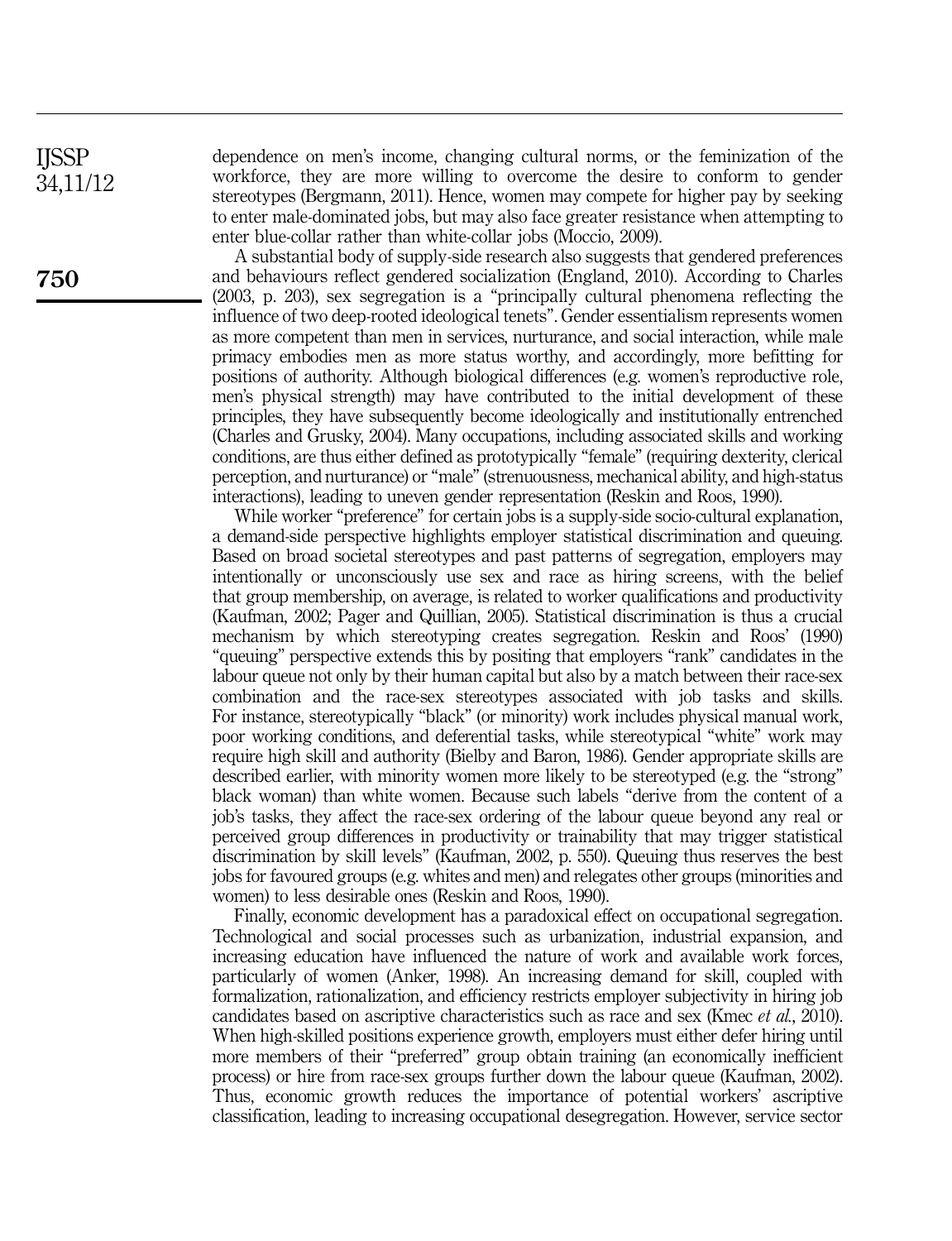specialization counteracts these integrative tendencies by increasing differentiation, primarily in white-collar occupations (Charles, 2003). Although bureaucratization creates new opportunities for skilled women and minorities at the top of the hierarchy, there is also a growth in low-skilled jobs that have functional or symbolic similarities to traditionally domestic activities. Bolstered by organizational adaptations such as part-time flexible scheduling, these jobs cater to women's "preferences" and become feminized "occupational ghettos" in the process (Charles and Grusky, 2004).

Indeed, the service sector represents an important dimension of segregation that is not adequately captured in the segmented or dual (primary and secondary) labour market literature. Compared to the secondary sector, jobs in the primary sector are better in terms of working conditions, opportunities for advancement, and protection that allow employers to attract and retain better-qualified workers (Piore, 1972; Anker, 1998). The difference between both sectors lies in work quality and conditions rather than employee qualifications; thus, workers often face barriers moving from one sector to the other (Kaufman, 2002). Segregation reflects this duality – women and minority groups are concentrated in the secondary sector, while men and privileged social groups in the primary – highlighting employer partiality for workers perceived to possess more stable labour market experience and low turnover rates (Bielby and Baron, 1986; Ridgeway, 2011). Because women and minorities are regarded as investment risks with low returns, employers may be less willing to provide them with on-the-job training, resulting in a self-perpetuating phenomenon of preferential hiring, overcrowding, and segregation (Bergmann, 2011; Tomaskovic-Devey and Stainback, 2012).

#### 3. South Africa: interlocking axes of inequality

A significant factor distinguishing South Africa from other countries is its experience of institutionalized segregationist and apartheid policies that separated Whites from non-Whites (i.e. Africans, Coloureds, and Indians), non-whites from each other, and ethnic groups among Africans. Manifested through the strict division and hierarchy of labour and residences, it socially engineered the landscape through uneven urbanization and the creation of ten predominantly rural tribal homelands. Procedures such as influx control and pass laws, forced resettlement programmes, and strategically located economic "growth points" near homelands restricted African in-migration into White urban centres. Apartheid also helped maintain a migrant labour system that fundamentally shaped their employment patterns. Indians and Coloureds lived in urban townships and/or rural areas where, relative to Africans, they enjoyed preferential access to economic opportunities, but remained disenfranchised and vulnerable to ceilings on job promotions (May, 2000). As a conservative patriarchal system, apartheid also restricted women's participation in public spaces, with racial differences (Bozzoli, 1983).

Although the apartheid vision of "separate development for separate groups" ended in 1994 when Nelson Mandela was elected President, South Africa continues to struggle with high levels of inequality and sluggish economic growth. The Gini coefficient increased from 0.59 in 1994 to 0.69 in 2012, making it one of the most unequal countries in the world. Despite being classified as an upper middle-class country, 47 per cent of the South African population was classified as poor in 2012, with disproportionately more Africans than Whites. Rural poverty is concentrated in the former homelands where 72 per cent of the poor, primarily Africans, reside (May, 2000).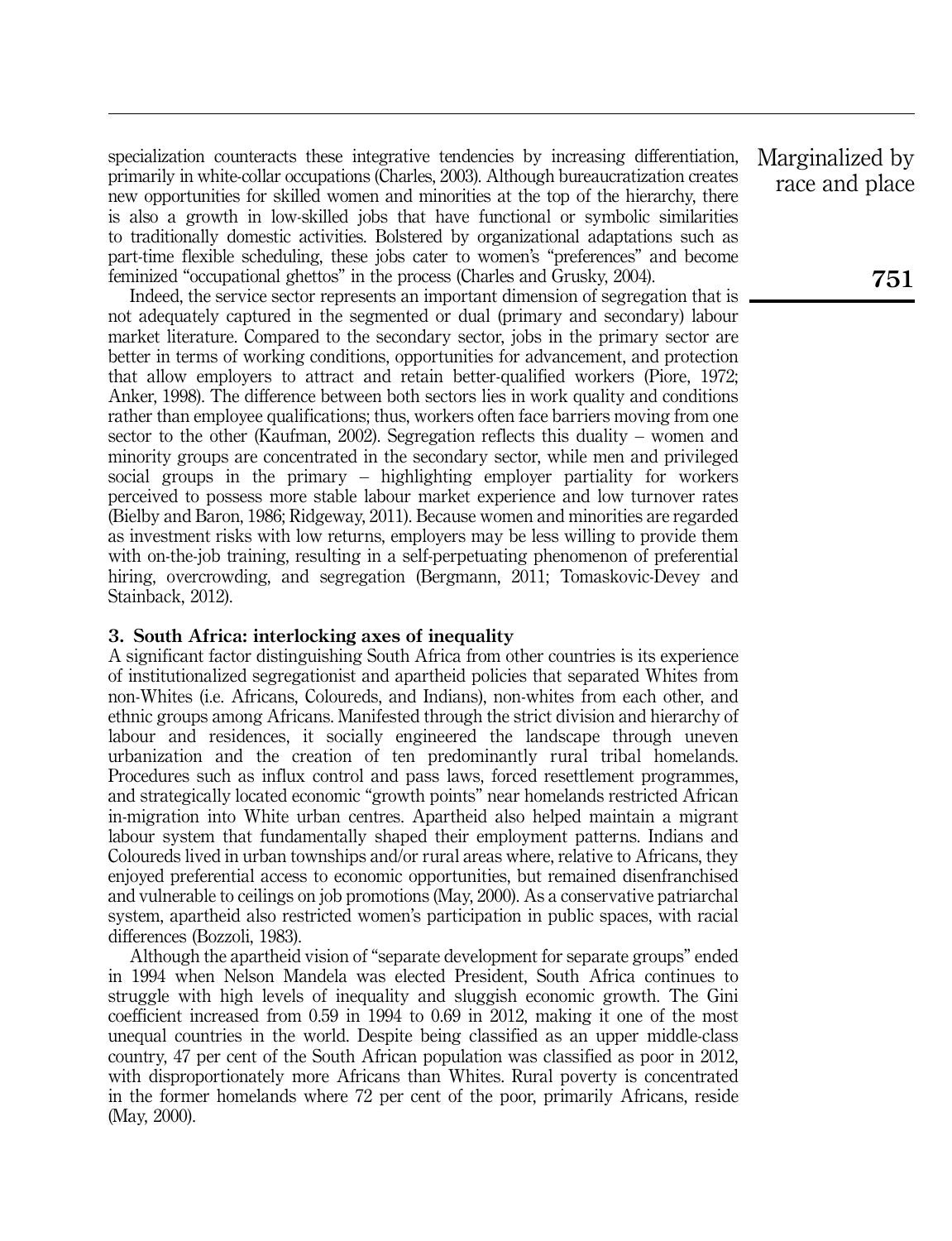Historically, the public sector, agriculture, mining, and, manufacturing dominated formal employment, but since the 1990s, the latter three, particularly manufacturing, have lost ground to the service sector. Although its contribution to GDP has dropped over the past decade, the number of public sector employees has increased (quarter of the formally employed), with a significant proportion working in education and health-related fields. Indeed, post-apartheid deracialization and sectoral compositional changes has widened the opportunities available to African graduates. Besides being their primary source of first employment, the public sector, relative to private, has implemented policies aimed to narrow the gender and race wage gap. The financial, insurance, real estate and business sectors have expanded and require an increasingly skilled and educated workforce, which is in short supply. Finally, the domestic sector has grown, although workers, primarily African women, remain underpaid and legally unprotected (Leibbrandt et al., 2010).

The post-apartheid labour market remains fragmented in terms of gender, race, and region. Unemployment has inched from 23 per cent in 1994 to 24.9 per cent in 2010. An increase in the working-age population has created a large pool of low-skilled African, youth, and women workers (Leibbrandt et al., 2010). Female labour force participation rates are highest among Whites, followed by Coloureds, Africans, and Indians, and have surged primarily due to higher education levels, loss of male employment, HIV/AIDS mortality, and increasing feminization of households and poverty (Kingdon and Knight, 2007). A rural-urban labour divide also exists, which is compounded by an apartheid-era structural imbalance between the geographical locations of jobs with most activity concentrated in Gauteng, KwaZulu-Natal, and Western Cape (Standing *et al.*, 1996). Despite labour legislations that support small, medium, and micro-enterprises and Black Economic Empowerment, historically marginalized groups continue to remain economically excluded.

Some argue that sustained un- and underemployment is an effect of higher wage bargaining by trade unions and the implementation of firmer labour laws that force employers to subcontract or downsize (Bhorat et al., 2002). Others have blamed it to deindustrialization and the government's neoliberal strategies that focus on trade liberalization and intensified domestic competition (Kingdon and Knight, 2007). Capital intensification of traditional resource-based industries and a substitution of skilled workers in various economic activities have further reduced the labour absorption rate (Leibbrandt *et al.*, 2010). Indeed, women who work in labour-intensive industries (e.g. clothing, leather) have borne the short-term costs of restructuring, while longerterm benefits have favoured men. These factors have created a flexible labour market hinged on contingent, part-time, or even home-based low-wage and low-status jobs with limited benefits (Bhorat *et al.*, 2002).

#### 4. Hypotheses

Considering the theoretical framework and South African background delineated in the previous sections, the following hypotheses will now be tested:

- H1. White women have a higher likelihood of being employed in both white- and blue-collar male-dominated occupations, followed by Indians, Coloureds, and finally, Africans.
- H2. Educational attainment increases women's likelihood of being employed in male-dominated occupations, particularly those that are white-collar, with higher returns for Africans compared to other groups.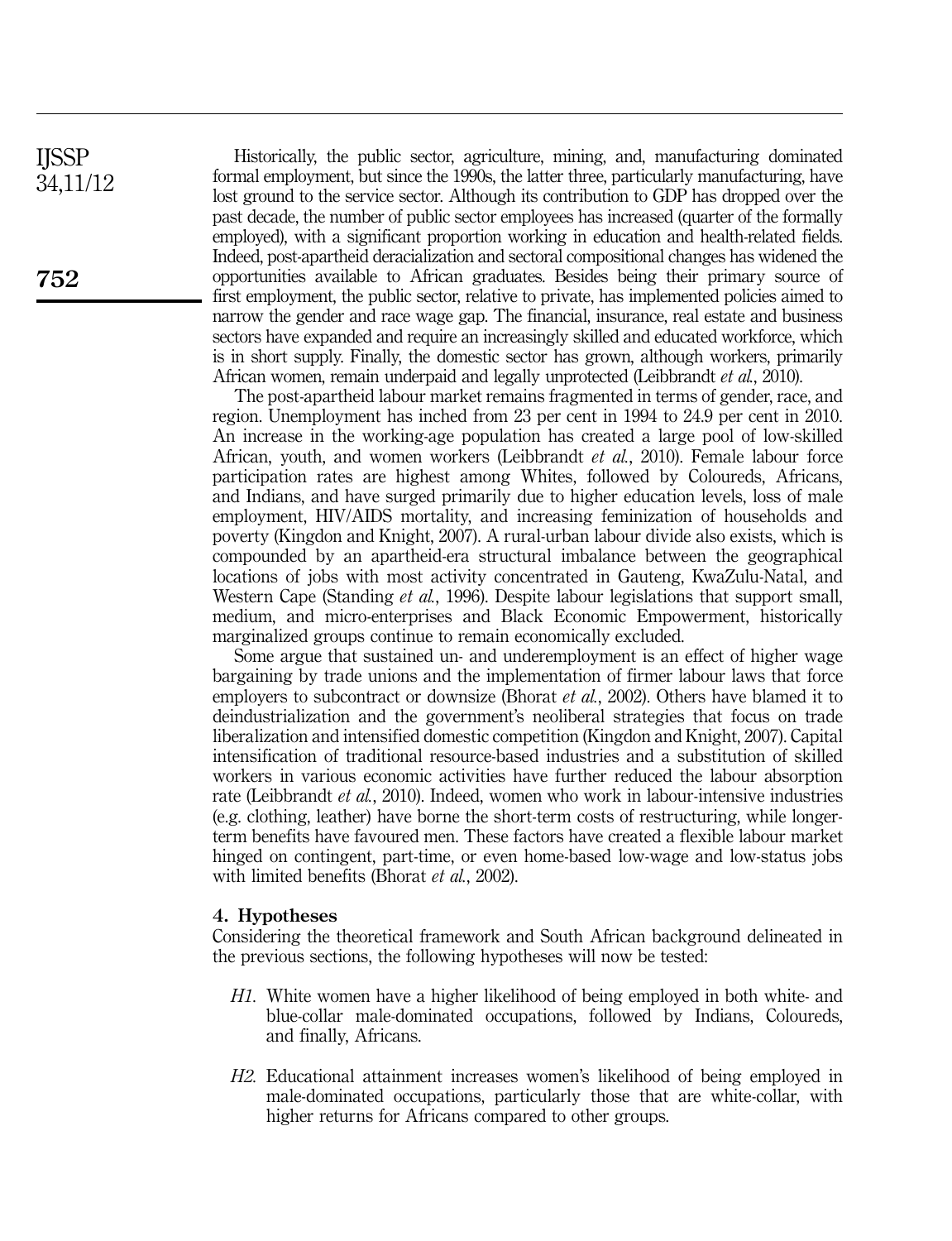- H3. Married women are less likely to be employed in both white- and blue-collar male-dominated occupations than those who are single, with a stronger effect for Whites compared to the other racial groups. Marginalized by race and place
- H4. Women with more children are less likely to be employed in both whiteand blue-collar male-dominated occupations, with a stronger effect for Whites compared to other racial groups.
- H5. Residence in an urban district increases women's, and particularly African women's, likelihood of being employed in white- and blue-collar male-dominated occupations.
- H6. A high proportion of service industries in an area increases women's likelihood of being employed in white-collar occupations in general, but reduces it in both male-dominated occupations. This effect is hypothesized to be similar for all racial groups.

#### 5. Methods

#### 5.1 Data and sample selection

Due to methodological concerns stemming from the hierarchical nature of some hypotheses, two levels of data are used. Level-1 (individual) data, a 10 per cent publicly available sample of the 2001 Census, is comprised of 253,340 women who reported an occupation. Occupations are coded according to the South African Standard Classification of Occupations, based on the UN International Standard Classification of Occupations (ISCO-1988). The one-digit level has nine occupational groupings (ref: Table I), two-digit level has 27, and three-digit level, 136. Such detailed information, large sampling fraction, and wide geographic coverage provide enough cases per occupation to warrant using the Census rather than smaller labour force surveys for this study (Anker, 1998). Level-2 data includes labour market and demographic indicators for 354 magisterial districts, the smallest geographic unit for which data are available, and is gathered from official published sources and aggregated Census variables. Both levels are merged using unique identifier codes so that women are nested within magisterial districts.

|                   |                                                                                                                                  | Representative occupations                                                                                    |                                                                                    |
|-------------------|----------------------------------------------------------------------------------------------------------------------------------|---------------------------------------------------------------------------------------------------------------|------------------------------------------------------------------------------------|
| Category          | White collar                                                                                                                     | Blue collar                                                                                                   |                                                                                    |
| Male-dominated    | Production managers<br>General managers<br>Architects                                                                            | Miners, shot firers, and stone cutters<br>Building frame/related trade workers<br>Machinery mechanics/fitters |                                                                                    |
| Gender-integrated | Other managers,<br>Business professionals<br>Finance/sales associate<br>professionals                                            | Agricultural, fishery, related workers<br>Mining/construction labourers<br>Manufacturing labourers            |                                                                                    |
| Female-dominated  | Nursing/midwifery associate<br>professionals<br>Primary education associate<br>professionals<br>Teaching associate professionals | Textile, garment/related trades workers<br>Personal care/related workers<br>Domestic/related helpers          | Table I.<br>Representative<br>occupations in the<br>dependent variable<br>typology |

753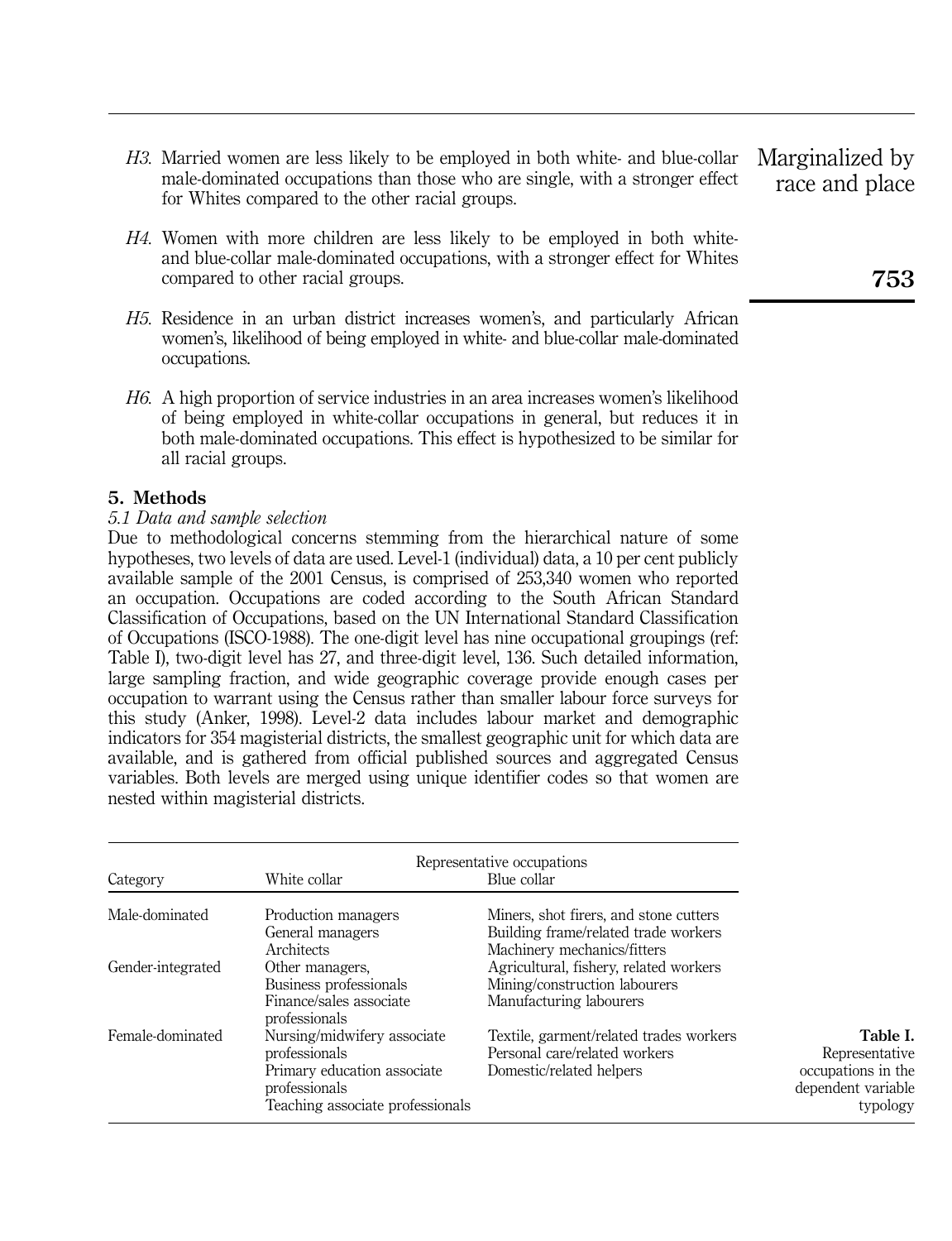| <b>IJSSP</b> | In terms of sample selection, employed women in the prime working years of 25-54 are     |
|--------------|------------------------------------------------------------------------------------------|
| 34,11/12     | included. By age 25, a majority have completed their secondary schooling although        |
|              | racial differences persist. 54 years is appropriate for sample restriction because South |
|              | Africa does not have an official retirement age or state-sponsored retirement scheme     |
|              | that would have acted as an incentive for workers to remain employed. Unclassifiable     |
|              | occupations in the one-digit "998 or undetermined" category and in the "not elsewhere"   |
| 754          | classified" three-digit sub-categories within broad groups are excluded. To reduce       |
|              | selection bias, part- and full-time workers are not disaggregated because female-        |
|              | dominated occupations are likely to offer more part-time options than male ones.         |
|              |                                                                                          |

#### 5.2 Key variables

5.2.1 Dependent variable. The dependent variable is a woman's employment in a whiteor blue-collar gender-dominated or integrated occupation. As a first step, a variable for sex composition is created, which is a common technique to tap into sex-stereotyping of occupations ( Jacobs, 1989; Charles and Buchmann, 1994; England et al., 1996; Anker, 1998; Presser and Yi, 2008; England, 2010). A female-dominated occupation has more than 66 per cent women, male-dominated  $<$  33 per cent, and gender-integrated between 33 and 66 per cent women. Female-dominated and gender-integrated occupations are differentiated rather than merged to study against male-dominated ones because occupation type, not just employment, is critical.

As a second step, the ISCO-1988 coding is used that, by design, differentiates occupations into blue- and white-collar, thus tapping into gender essentialism (Erikson and Goldthorpe, 1992; Ganzeboom and Treiman, 1996). Legislative and Managerial (code 1); Professionals (2); Technicians and Related Support (3); Clerical (4); and some Services/Sales (5); Fashion and Other Models, Shop Salespersons and Demonstrators) are classified as white-collar occupations. Blue-collar include some Services/Sales (5); Travel attendants/related, House-keeping and restaurant services, Protective services, and Personal care/related); Skilled Agriculture and Fishery (6); Precision, Production and Craft Repair (7); Operators, Fabricators, and Labourers (8); and Elementary (9). Select service/elementary occupations are considered blue-collar because of associated skill and earnings in South Africa (Treiman, 2007).

Finally, gender-composition and collar-type variables are merged to create the following categories of the dependent variable:

- (1) blue-collar female-dominated occupation;
- (2) blue-collar gender-integrated occupation;
- (3) blue-collar male-dominated occupation;
- (4) white-collar female-dominated occupation;
- (5) white-collar gender-integrated occupation; and
- (6) white-collar male-dominated occupation.

Instead of running separate models for gender composition by collar-type, both are combined with the justification that such an analytic strategy will allow an exploration of the effects of various covariates across the typological spectrum and highlight patterns of placement. Table I includes a list of representative occupations.

5.2.2 Independent variables. Supply-side (or micro-level) independent variables are organized into two groups: human capital and family status (to test "maternal incompatibility"). Educational attainment, one aspect of human capital, includes: no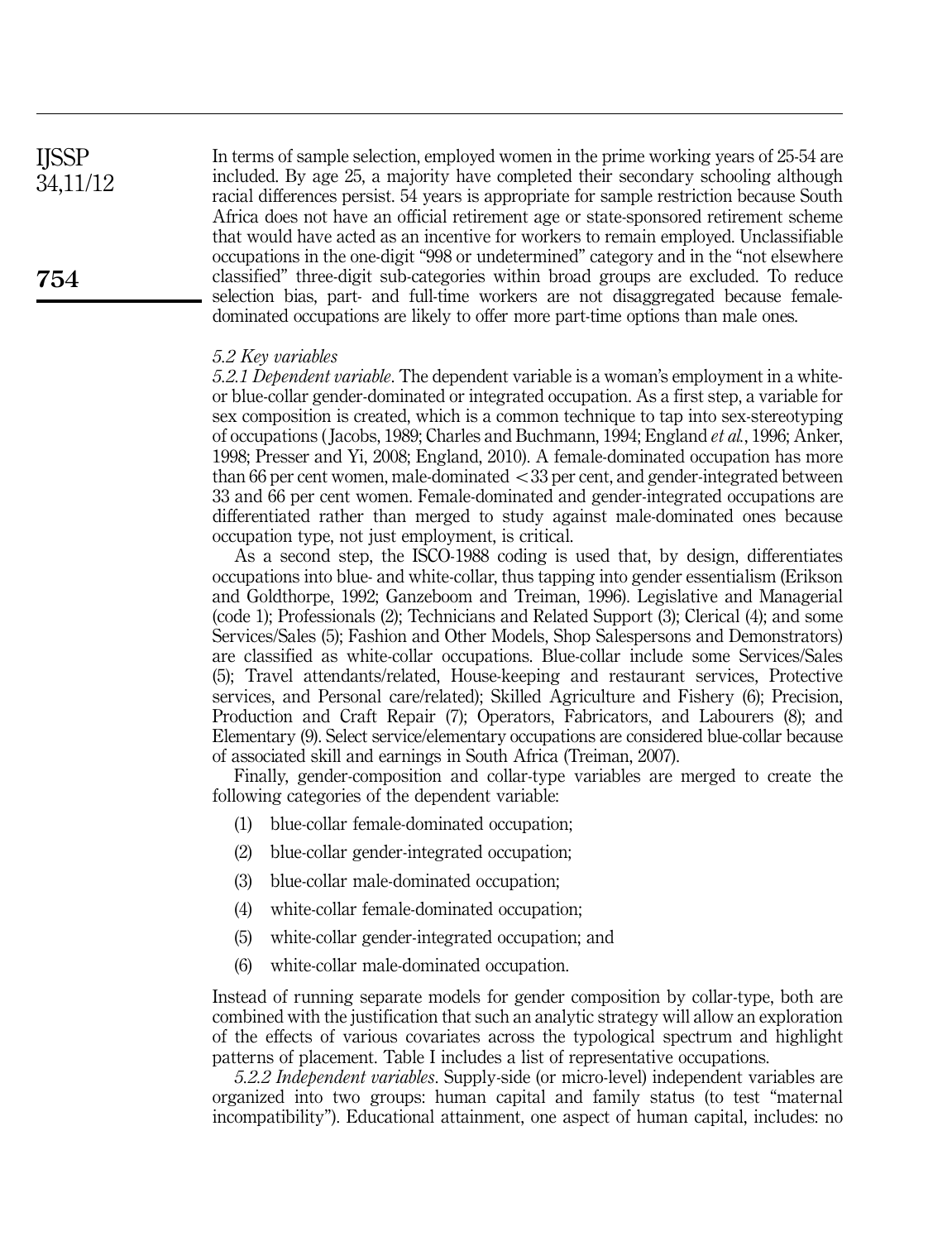schooling (reference category), in or completed primary school, in secondary school, completed secondary school, diploma or certificate, and college/higher. Distinctions between the following are noted: "completed secondary" and "in secondary" because individuals may enrol in but not complete secondary school and "diploma/certificate" and "college and higher" because an increasing proportion of women enrol in vocational courses without a college degree. The education variable, however, reflects quantity, and not quality, particularly for Africans who have suffered inferior levels of schooling under apartheid. Educational attainment is expected to increase one's chances of being placed in male (white collar) jobs, with higher returns for non-whites than whites. Age (with a quadratic term for non-linearity) is a continuous variable ranging from 25 to 54 years and proxies work experience.

Theories of "maternal incompatibility" are tested through variables that tap into marriage and childbearing. Marital status is dichotomous with currently married and not married (reference category that includes cohabiting, never married, widowed, separated, or divorced). Number of children ever born is a continuous variable that gauges long-term effects of childcare responsibilities. Conversely, presence of children below five, with present and none present (reference category) measures short-term effects of childrearing. Both variables highlight different but equally important aspects of childbearing. Despite concerns of multicollinearity, keeping both or omitting either did not change the results significantly. Regardless of race, married women or those with more or young children may not opt for male-dominated jobs. Family childcare support is proxied through the dichotomous variable, "presence of economically not active women above age 15 in the household", the absence of which is expected to restrict a mother's employment in male-type jobs. No data is available for institutional childcare help, a variable that would be useful to include in future Censuses and labour force surveys. Finally, race has four categories: African (reference), Coloured, Indian, and White, with the latter most likely to be in male-dominated jobs. Table II includes descriptive data of the key individual-level independent variables for all women and by race.

Demand-side (or macro-level) variables include whether a magisterial district is urban or rural (reference category), which is a proxy for economic development. Women, irrespective of race, are expected to be in male-type jobs in urban areas. Reflecting a structural feature associated with changes in the sexual division of labour in the economy, "per cent employed in the service sector as a share of the total employed" taps into industrial composition and hence, economic restructuring. Total, rather than just female, employment is used in order to measure the overall occupational structure of the labour market. Finally, "per cent female share of labour force" controls for labour market segmentation along gender lines due to "sex-typed" occupations. An increasing share of women in the labour force and a large service sector in an area may increase occupational segregation due to increasing competition in a tight market and the creation of (white-collar) low-status "feminized" jobs.

#### 5.3 Statistical methods

In terms of estimation, descriptive results are first presented, followed by multivariate analyses. A multilevel multinomial regression model is used because of the hierarchical nature of some hypotheses as well as the categorical dependent variable. A common methodological concern with standard regression techniques is the extent to which large sample sizes result in small effects becoming statistically significant, leading to Type I error. By using maximum likelihood estimation, hierarchical modelling adjusts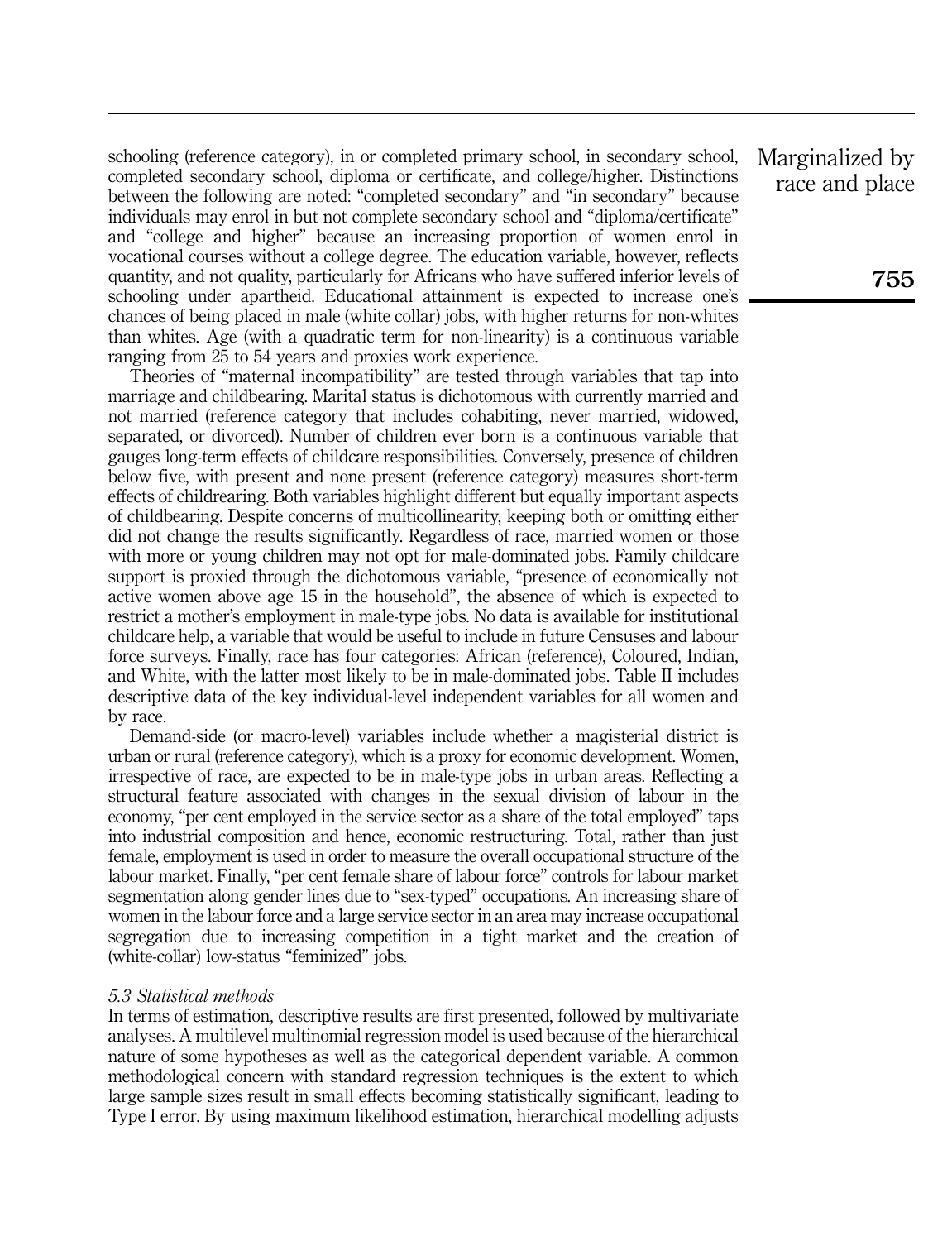| <b>IJSSP</b><br>34,11/12                                                                                                                             | $\%$                               | 0821608<br>0814381<br>1482413<br>1482413                                                                                                                                                                                                                                                                                                                                   |                                                   | $SL=1.1$<br>$32.0$<br>68.0                                                                                     | 22.4<br>77.6                  | $64.0\phantom{}$ 36.0                                                                |
|------------------------------------------------------------------------------------------------------------------------------------------------------|------------------------------------|----------------------------------------------------------------------------------------------------------------------------------------------------------------------------------------------------------------------------------------------------------------------------------------------------------------------------------------------------------------------------|---------------------------------------------------|----------------------------------------------------------------------------------------------------------------|-------------------------------|--------------------------------------------------------------------------------------|
| 756                                                                                                                                                  | White women<br>$\boldsymbol{n}$    | 252<br>345<br>6,514<br>$\frac{5,758}{21,366}$<br>$2,045$<br>507<br>507<br>1,389<br>19,984<br>10,544                                                                                                                                                                                                                                                                        | $Mean = 38.3, SD = 8.3$<br>8,165                  | $Mean = 1.6$<br>$\begin{array}{c} 14{,}653 \\ 31{,}151 \end{array}$                                            | 10,248<br>35,556              | 45,804 (18.1%)<br>29,338<br>16,466                                                   |
|                                                                                                                                                      | $\frac{5}{6}$                      | $1.6$<br>$5.7$<br>$5.7$<br>$3.9$<br>0.942350<br>0.86509                                                                                                                                                                                                                                                                                                                    |                                                   | $\begin{array}{c} 31.4 \\ 68.6 \end{array}$                                                                    | 27.0<br>73.0                  | $\begin{array}{c} 58.0 \\ 42.0 \end{array}$                                          |
|                                                                                                                                                      | Indian women<br>$\boldsymbol{z}$   | 2,491<br>3,635<br>910<br>3,547<br>2,794<br>888<br>545<br>142                                                                                                                                                                                                                                                                                                               | $1,273$<br>$1,093$<br>$11.9$<br>Mean=36.5, SD=7.9 | $Mean=1.6$ , $SD=1.2$<br>2,880<br>6,299                                                                        | 6,702<br>2,477                | 9,179 (3.6%)<br>3,856<br>5,323                                                       |
|                                                                                                                                                      | $\%$                               | 1934597<br>193145<br>$4801172$<br>$73811$<br>4.0                                                                                                                                                                                                                                                                                                                           | 23                                                | $SD=1.4$<br>$\substack{49.5 \\ 50.5}$                                                                          | 35.8<br>64.2                  | $62.8$ $37.2$                                                                        |
|                                                                                                                                                      | Coloured women<br>$\boldsymbol{n}$ | 8,063<br>2,519<br>$1,616$<br>13,626<br>8,215<br>6315197488<br>631974588<br>634589<br>1,392                                                                                                                                                                                                                                                                                 | $Mean = 36.9$ , $SD = 7.7$<br>807                 | $Mean = 2.1$<br>17,258<br>17,588                                                                               | 12,462<br>22,384              | $\begin{array}{cc} 21,878 & 62.8 \\ 12,968 & 37.2 \\ 34,846 & (13.8\%) \end{array}$  |
|                                                                                                                                                      | $\%$                               | $\begin{array}{c} 12.9 \\ 23.1 \\ 28.7 \\ 19.5 \\ 11.6 \end{array}$<br>2146093                                                                                                                                                                                                                                                                                             | $4.2\,$                                           | $SD=1.7$<br>$61.5\phantom{}$ $38.5\phantom{}$                                                                  | 66.8<br>33.2                  | $62.2$<br>$37.8$                                                                     |
|                                                                                                                                                      | African women<br>$\boldsymbol{n}$  | 21,043<br>37,815<br>46,945<br>$\begin{array}{c} 31,906 \\ 19,021 \end{array}$<br>15,690<br>16,309<br>69,203<br>33,281<br>4,337<br>24,691                                                                                                                                                                                                                                   | $Mean = 38.1$ , $SD = 7.8$<br>6,781               | Mean=2.5,<br>100,494<br>63,017                                                                                 | 109,172<br>54,339             | 163,511 (64.5%)<br>61,848<br>101,663                                                 |
|                                                                                                                                                      | $\%$                               | 9339888<br>488988                                                                                                                                                                                                                                                                                                                                                          | $SL=7.9$<br>$67\,$                                | $SDE = 1.7$<br>53.4<br>46.6                                                                                    | 13.5<br>86.5                  | $62.5$ $37.5$                                                                        |
|                                                                                                                                                      | All women<br>$\boldsymbol{n}$      | 69,576<br>63,588<br>33,357<br>35<br>35 43 56 56 56<br>21 66 66 56 56 56<br>46,920<br>23,053                                                                                                                                                                                                                                                                                | $Mean = 37.9$ ,<br>16,846                         | $Mean = 2.3$<br>135,285<br>118,055                                                                             | 79,526<br>173,814             | $\begin{array}{ll} 158,202 & 62.5 \\ 95,138 & 37.5 \\ 253,340 & (100\%) \end{array}$ |
| Table II.<br>Descriptive statistics of<br>individual-level variables<br>used in the analysis, all<br>women and women by<br>race, South African, 2001 | Variables                          | White-collar female-dominated<br>White-collar gender-integrated<br>White-collar male-dominated<br>Blue-collar gender-integrated<br>Blue-collar female-dominated<br>Blue-collar male-dominated<br>Dependent: occupation type<br>In or completed primary<br>Completed secondary<br>Diploma/Certificate<br>Independent variables<br>No schooling<br>In secondary<br>Education | College and Higher<br>Age (in years)              | Number of children ever born<br>Presence of child under age 5<br>Currently Married<br>Marital status<br>Single | Yes<br>$\mathcal{L}_{\infty}$ | Childcare help available<br>Yes<br>$\mathcal{L}^{\circ}$<br>$\overline{z}$           |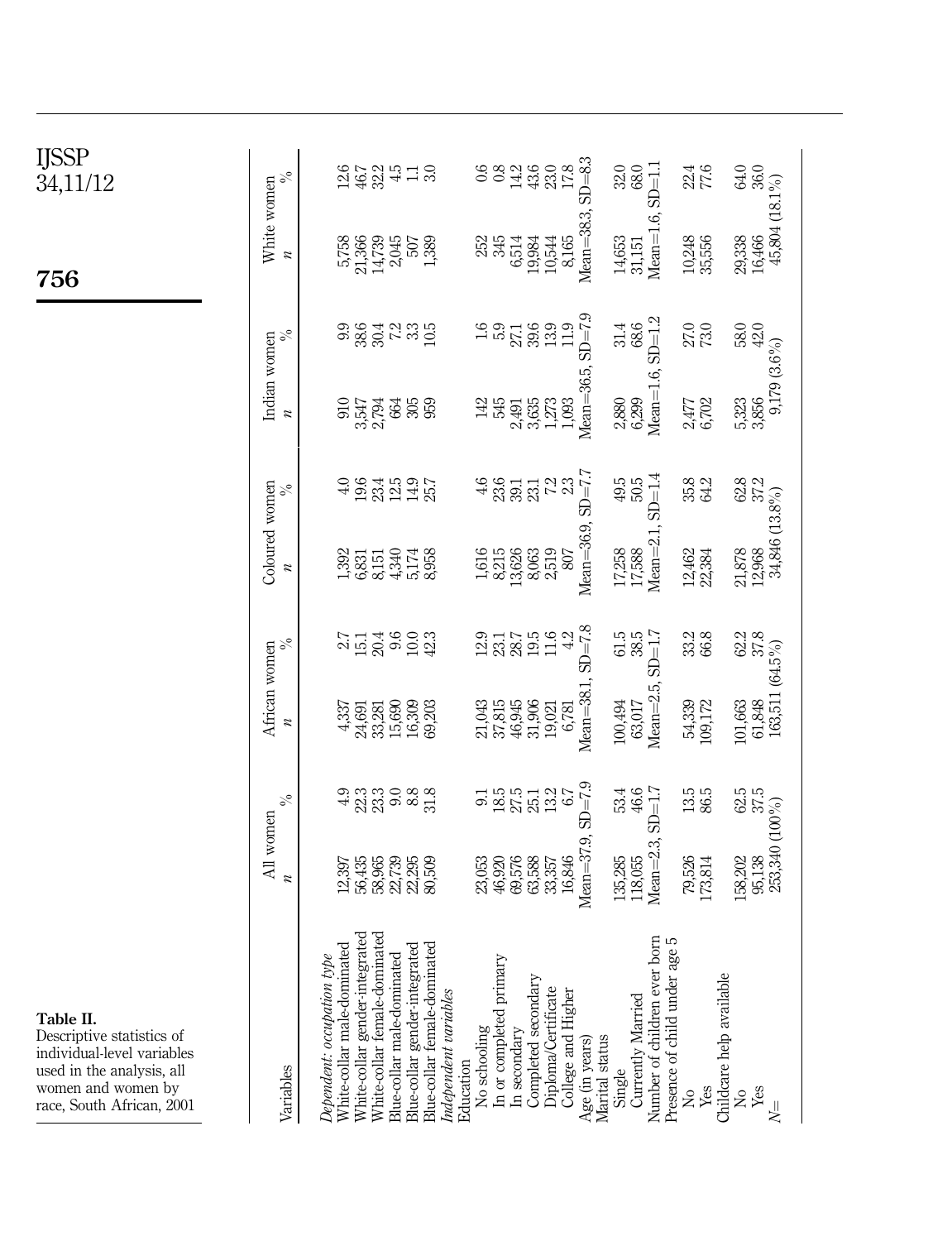correlation and standard errors among individuals nested within the same geographical areas and uses the appropriate degrees of freedom for higher-level hypotheses (Raudenbush and Bryk, 2002). Thus, problems of heterogeneity of regression, aggregation bias, and misestimated standard errors are corrected. Hierarchical generalized linear modelling, a module for investigating multilevel models in HLM software, is used. It calculates expected occupational placement by considering the likelihood of belonging to each occupational group given responses to various micro- and macro-level predictors. HGLM uses the logit link function, with results presented as the log odds of being in mth category relative to the Mth, the reference category.

After conducting the analysis for all women combined (Table IV), gender-race interactions are tested by running separate models for each racial group, rather than including multiple interactions in a single model that would be too cumbersome to interpret. Due to space constraints, in Table V, only logits for women's placement in white- and blue-collar male-dominated occupations for the four racial groups are included. Important points from the excluded analyses are mentioned in the results section; the full models are available upon request.

#### 6. Results

#### 6.1 Descriptive analyses

According to Table III, South African women, with some exceptions, are clustered in a narrower range of white-collar occupations than men. In all, 70 per cent women (compared to 35.6 per cent men) are employed in three major groups: clerks, technicians and associate professionals (that includes teaching and nursing/medical related jobs), and elementary (primarily domestics). The per cent female share of these categories (63.8, 56.4, and 57.4 per cent, respectively) is considerably higher than the female share of the overall labour force, 43.0 per cent. On the other hand, only 7.9 per cent women, compared to 34.2 per cent men, are engaged in plant/machine operation and assembly and craft/related trades, while 4.1 per cent (vs 7.2 per cent) as legislators and managers.

|                                                   |                         |                    |                      |                           | Women           |               |                         |                                                 |
|---------------------------------------------------|-------------------------|--------------------|----------------------|---------------------------|-----------------|---------------|-------------------------|-------------------------------------------------|
| 1-Digit occupational code and<br>category         | Total<br>$\binom{0}{0}$ | All men<br>$(\% )$ | All women<br>$(\% )$ | African<br>$\binom{0}{0}$ | Coloured<br>(%) | Indian<br>(%) | White<br>$\binom{0}{0}$ |                                                 |
| (1) Legislators; senior officials                 |                         |                    |                      |                           |                 |               |                         |                                                 |
| and managers<br>(2) Professionals                 | 5.9<br>7.8              | 7.2<br>7.6         | 4.1<br>8.0           | 1.6<br>4.9                | 3.0<br>4.4      | 8.2<br>13.7   | 11.0<br>19.2            |                                                 |
| (3) Technicians and associate<br>professionals    | 10.9                    | 8.2                | 14.6                 | 13.1                      | 12.1            | 15.5          | 19.8                    |                                                 |
| (4) Clerks<br>(5) Service workers; shop/          | 11.5                    | 7.2                | 17.4                 | 12.0                      | 21.5            | 34.4          | 34.6                    |                                                 |
| market sales workers                              | 10.7                    | 12.0               | 8.8                  | 9.2                       | 9.7             | 10.1          | 10.0                    |                                                 |
| (6) Skilled agriculture and<br>fishery            | 2.7                     | 3.4                | 1.7                  | 1.9                       | 1.4             | 0.1           | 0.7                     |                                                 |
| (7) Craft and related trades<br>workers           | 13.3                    | 19.5               | 4.8                  | 5.5                       | 6.3             | 5.4           | 1.7                     | Table III.<br>Per cent distribution of          |
| (8) Plant and machine operators<br>and assemblers | 9.8                     | 14.7               | 3.1                  | 2.9                       | 6.1             | 7.1           | 0.6                     | employed workers ages<br>25-54 years by sex and |
| (9) Elementary occupations<br>Total $(\% )$       | 27.5<br>100.0           | 20.2<br>100.0      | 37.5<br>100.0        | 48.9<br>100.0             | 35.5<br>100.0   | 5.1<br>100.0  | 2.6<br>100.0            | race, across major<br>occupational groups,      |
| $n =$                                             | 589,476                 | 336,136            | 253,340              | 163,511                   | 34,846          | 9,179         | 45,804                  | South Africa, 2001                              |

Marginalized by race and place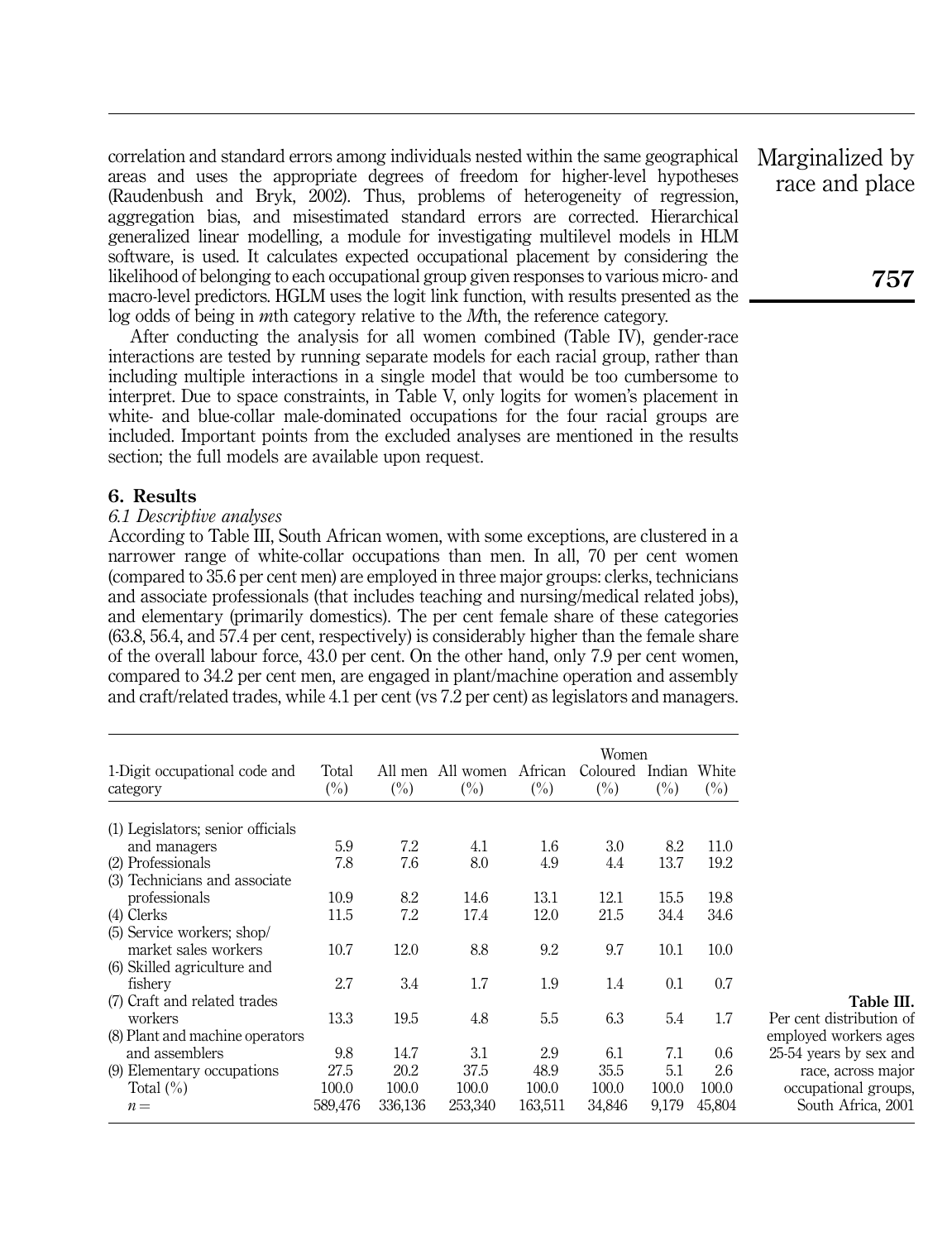Finally, the broad service and shop sales category has a lower female share (34.8 per cent) because it includes masculinized protective services and sales supervisor positions as well as mixed occupations (salespersons and assistants).

When disaggregated by race, the crowding of African and Coloured women (48.9 and 35.5 per cent, respectively) into elementary occupations reinforces the racialized nature of the gendered labour market. Coloured (6.1 per cent) and Indian (7.1 per cent) women are also likely to be in plant/machine operation and assembly positions. In contrast, a significantly higher per cent of Whites and Indians are employed in legislative/managerial (11.0 and 8.2 per cent, respectively), professional (19.2 and 13.7 per cent), and clerical (34.6 and 34.4 per cent) jobs. Finally, a comparable proportion of women of all races are technicians and associate professionals.

#### 6.2 Multivariate analysis: conditional marginal effects of individual-level factors

Reflecting the process of labour queuing and male primacy, positive coefficients for "male" in Tables IV and V (top panel; men and women combined) indicate that irrespective of race, men are more likely to hold male-type occupations even after controlling for various supply and demand factors. Larger logits for blue- rather than white-collar occupations also highlight gender essentialism or a preference for men in jobs that embody "male" characteristics such as physicality and strenuousness. Indeed, male workers who resent the idea of women entering such fields may maintain dominance by directly or indirectly influencing their hiring. Finally, among all racial groups, African men and women are most segregated from each other emphasizing their sustained concentration in some jobs, e.g. men in mining and women as domestics or technical and service workers, a finding also supported by other studies (Standing et al., 1996).

The model with women only (Table IV) lends support to the first hypothesis by reemphasizing the relative labour market advantage of some racial groups over others due to queuing preferences and discrimination. The odds of holding white-collar male-dominated occupations (relative to blue-collar female ones) are 25 times  $(e^{3.235} = 25)$  greater for White, almost 13 times  $(e^{2.536} = 12.6)$  for Indian, and over three times ( $e^{1.295}$  = 3.6) for Coloured relative to African women. A similar, but less dramatic pattern is observed for blue-collar male-type occupations: White women are 5.5 times as likely, Indian three times, and Coloured slightly more than twice more likely to be in such jobs than Africans. Thus, compared to women in other racial groups, Africans continue to remain restricted in their employment advancement.

The second hypothesis, based on human capital theories and positing a positive link between educational attainment and women's employment in male-type occupations, is also supported. According to Table IV, increasing and positive coefficients in both male-dominated categories indicate that, controlling for race, higher education gives women the foothold to enter these occupations. The logit for blue-collar male occupation is, however, much smaller, confirming previous research emphasizing vocational and on-the-job training, rather than college/professional diploma for entry and advancement in such positions. Thus, relative to women with no education and who are in blue-collar female jobs (reference category), those with a college degree are 3.8 times more likely to be in blue-collar and more than 99 times more likely to be in white-collar male-dominated occupations, highlighting the high returns from tertiary education.

Table V indicates that although returns from education vary considerably across racial groups, the patterns observed earlier remain consistent, thus adding further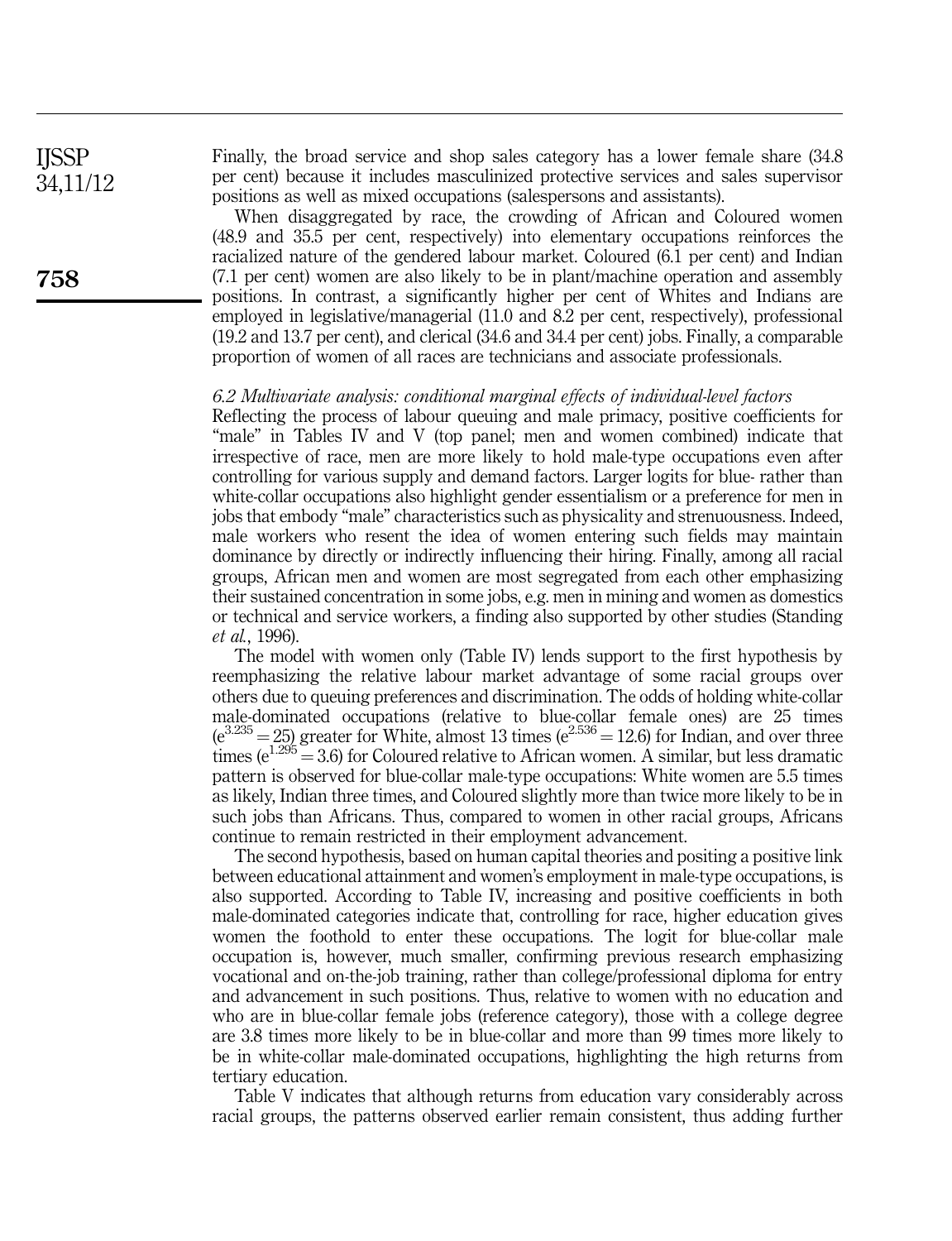|                                                                                                                                            | male-dominated<br>White-collar   | gender-integrated<br>White-collar | female-dominated<br>White-collar                   | Blue-collar male-<br>dominated   | Blue-collar gender-<br>integrated  |
|--------------------------------------------------------------------------------------------------------------------------------------------|----------------------------------|-----------------------------------|----------------------------------------------------|----------------------------------|------------------------------------|
| d women<br>Pooled model with men an<br>Male                                                                                                | $2.689***$<br>(0.022)            | $1.548***$<br>(0.016)             | $0.391***$<br>(0.018)                              | $3.515***$<br>(0.017)            | $2.250***$<br>(0.018)              |
| Model with women only<br>Micro-level variables                                                                                             |                                  |                                   |                                                    |                                  |                                    |
| Race (Ref: African)<br>Coloured                                                                                                            | $1.295***$                       | $1.191***$                        | $1.273***$                                         | $0.925***$                       | $0.663***$                         |
| Indian                                                                                                                                     | $2.536***$<br>(0.041)            | $2.212***$<br>(0.026)             | $1.733***$<br>(0.026)                              | $1.111***$<br>(0.029)            | $0.763***$<br>(0.033)              |
| White                                                                                                                                      | $3.235***$<br>(0.060)<br>(0.039) | 2.937***<br>(0.048)<br>(0.032)    | 2.299***<br>(640.0)<br>(0.032)                     | $1.705***$<br>(0.060)<br>(0.039) | $(0.076)$<br>$0.620***$<br>(0.056) |
| Education (ref: no schooling)<br>Primary                                                                                                   | $-0.280$ **                      | $-0.188***$                       | $-0.761***$                                        | $-0.136***$                      | $-0.169***$                        |
| In secondary                                                                                                                               | $0.783***$<br>(0.075)            | 0.749***<br>(0.033)               | $\begin{array}{c} (0.038) \\ 0.980*** \end{array}$ | $0.277***$<br>(0.027)            | $-0.095***$<br>(0.025)             |
| Secondary completed                                                                                                                        | $2.238***$<br>(0.065)            | $2.090***$<br>(0.030)             | $\begin{array}{c} (0.031) \\ 2.841*** \end{array}$ | $0.884***$<br>(0.027)            | (0.025)<br>0.021                   |
| Diploma/certificate                                                                                                                        | 3.459***<br>(0.065)              | $3.117***$<br>(0.031)             | 4.345****<br>(0.032)                               | $1.191***$<br>(0.031)            | $-0.257***$<br>(0.033)             |
| BA degree and above                                                                                                                        | $4.605***$<br>(0.070)            | 4.681***<br>(0.040)               | 3.794***<br>(0.039)                                | 1.355***<br>(0.046)              | (0.064)<br>$-0.225$                |
| Currently married                                                                                                                          | $0.313***$<br>(0.086)            | $0.321***$<br>(0.063)             | 0.439****<br>(0.065)                               | $0.086***$<br>(0.083)            | $-0.051***$<br>(0.131)             |
| Number of children                                                                                                                         | $-0.065***$<br>(0.023)           | $0.072***$<br>(0.015)             | $-0.109***$<br>(0.015)                             | (0.017)<br>$-0.008$              | $0.028***$<br>(0.018)              |
| Child under age 5 present                                                                                                                  | $0.056*$<br>(0.009)              | $0.074***$<br>(0.005)             | $0.177***$<br>(0.005)                              | $0.126***$<br>(0.006)            | $0.122***$<br>(0.005)              |
| Childcare available                                                                                                                        | (0.027)<br>$-0.014$              | 0.043***<br>(0.017)               | $0.063***$<br>(0.017)                              | $0.060**$<br>(0.019)             | $-0.019**$<br>(0.019)              |
|                                                                                                                                            |                                  |                                   |                                                    |                                  | (continued)                        |
| Table IV.<br>Hierarchical generalized<br>linear models (HGLMs) of<br>occupational placement<br>for women ages 25-54,<br>South Africa, 2001 |                                  |                                   |                                                    |                                  | Marginalized by<br>race and place  |
|                                                                                                                                            |                                  |                                   |                                                    |                                  | 759                                |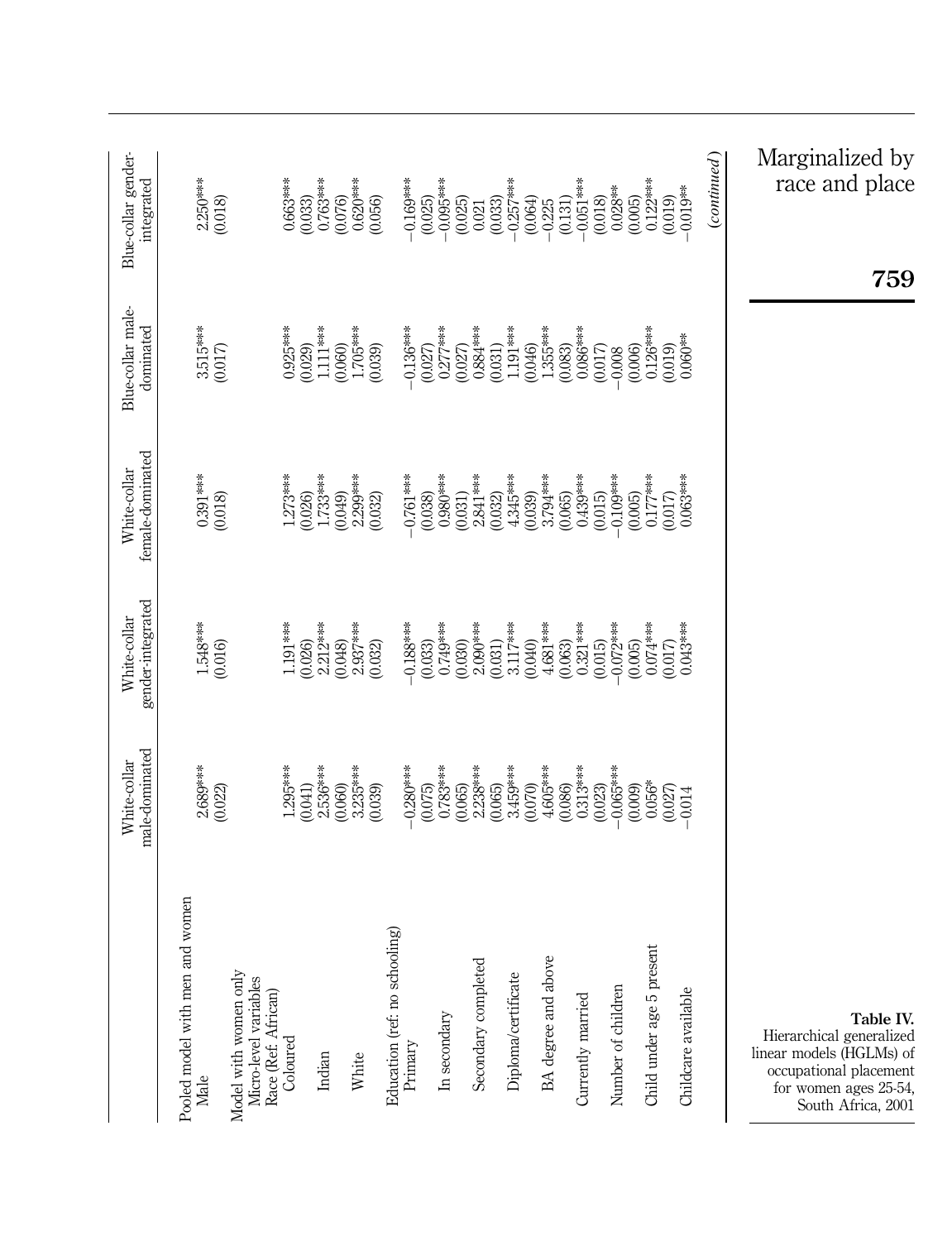|                                 | White-collar        | male-dominated    | $0.096***$<br>(0.023)                              | $-0.001***$<br>(0.014)            | (0.000)   | Macro-level variables<br>Urban district | 0.037                               | $\begin{array}{c} (0.077) \\ 0.008^{***} \\ (0.003) \\ 0.011 \end{array}$<br>Per cent in service sector | Female share of labour force                       | $-4.477***$<br>(0.009)<br>(0.087)   | Notes: Robust standard errors in parenthesis. Significance at * $p < 0.05$ ; ** $p < 0.01$ ; *** $p < 0.001$ |
|---------------------------------|---------------------|-------------------|----------------------------------------------------|-----------------------------------|-----------|-----------------------------------------|-------------------------------------|---------------------------------------------------------------------------------------------------------|----------------------------------------------------|-------------------------------------|--------------------------------------------------------------------------------------------------------------|
|                                 | White-collar        | gender-integrated | $(0.015)$<br>0.066***                              | $-0.001***$<br>(0.009)            | (0.000)   |                                         |                                     | $\begin{array}{c} 0.032 \\ 0.065) \\ 0.007^{***} \\ 0.002) \\ 0.017^{*} \end{array}$                    |                                                    | 2.619***<br>$(0.007)$<br>(0.058)    |                                                                                                              |
|                                 | White-collar        | female-dominated  | $\begin{array}{c} (0.015) \\ 0.155*** \end{array}$ | $-0.002***$<br>(600, 0)           | (0.000)   |                                         | $-0.126*$                           | $\begin{array}{c} (0.060) \\ 0.004* \\ (0.002) \\ 0.031*** \end{array}$                                 |                                                    | 2.683***<br>(0.007)<br>(0.058)      |                                                                                                              |
|                                 | Blue-collar male-   | dominated         | $-0.017$<br>-0.026*                                | $(0.010)$<br>$0.000$<br>$(0.000)$ |           |                                         | $0.056$<br>$(0.073)$<br>$-0.017***$ |                                                                                                         | $\begin{array}{c} (0.003) \\ 0.041*** \end{array}$ | $2.017***$<br>(0.341)<br>(0.062)    |                                                                                                              |
| <b>IJSSP</b><br>34,11/12<br>760 | Blue-collar gender- | integrated        | $-0.084***$<br>(0.018)                             | $0.001***$<br>$(0.011)$           | $(0.000)$ |                                         |                                     | $\begin{array}{c} -0.023 \\ (0.109) \\ -0.032*** \\ (0.004) \\ (0.004) \\ 0.042*** \end{array}$         |                                                    | $-1.545***$<br>$(0.012)$<br>(0.087) |                                                                                                              |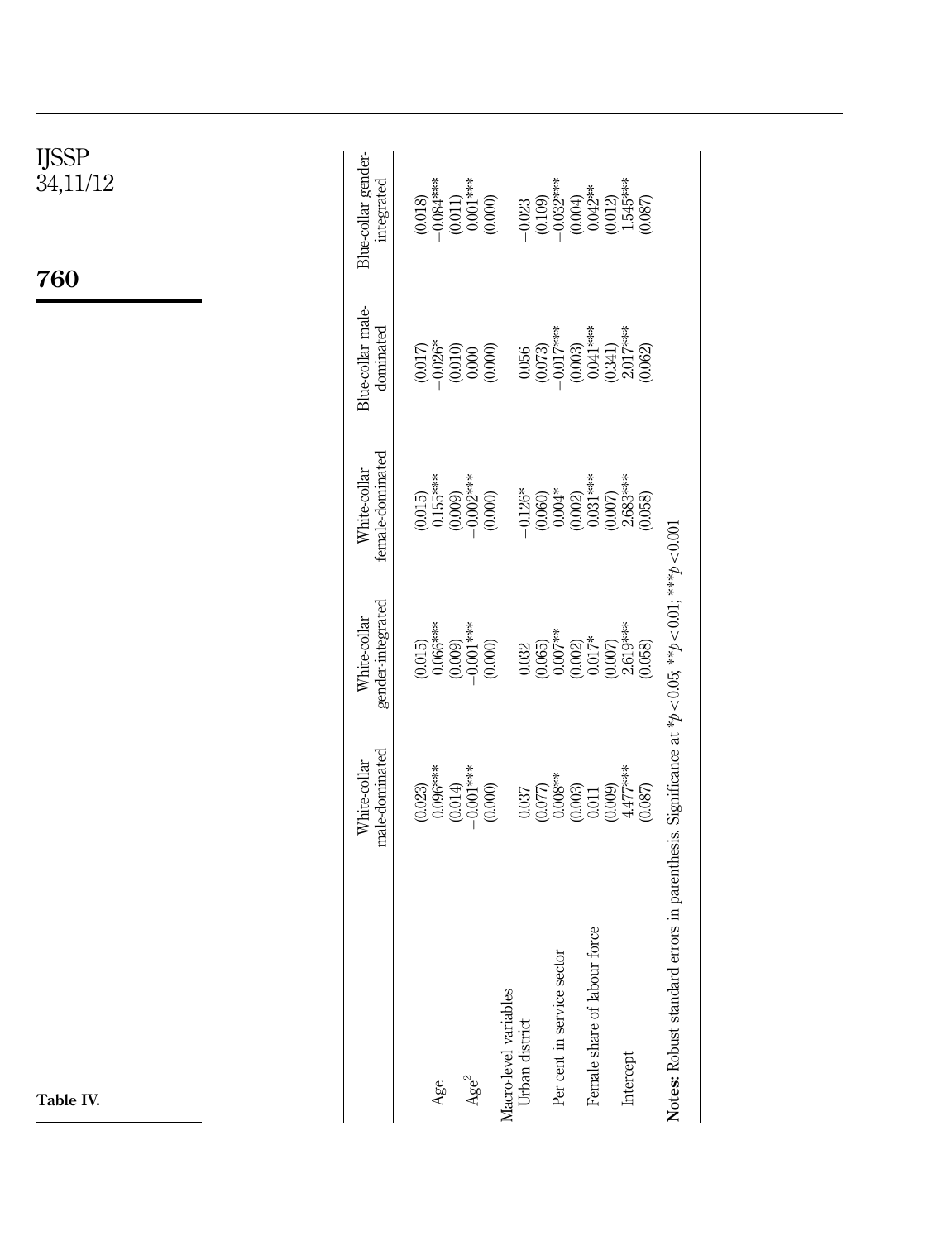|                                                                                                                                       | African                | Coloured                                        | White-collar male-dominated occupation<br>Indian | White                      | African                                            | Coloured                         | Blue-collar male-dominated occupation<br>Indian   | White                                              |
|---------------------------------------------------------------------------------------------------------------------------------------|------------------------|-------------------------------------------------|--------------------------------------------------|----------------------------|----------------------------------------------------|----------------------------------|---------------------------------------------------|----------------------------------------------------|
| Pooled model with men and women<br>Male                                                                                               | 1.830****<br>(0.032)   | $1.222***$<br>(0.063)                           | $1.390***$<br>$(0.097)$                          | $1.240***$<br>$(0.058)$    | $2.724***$<br>(0.018)                              | $1.854***$<br>$(0.040)$          | $1.960***$<br>$(0.102)$                           | $2.100***$<br>(0.066)                              |
| Education (ref: in secondary)<br>Model with women only<br>Micro-level variables                                                       |                        |                                                 |                                                  |                            |                                                    |                                  |                                                   |                                                    |
| No schooling                                                                                                                          | $-0.812***$<br>(0.074) | $-2.196***$<br>(0.323)                          | $-0.362$<br>$(0.342)$                            | $-0.555*$<br>(0.238)       | $0.244***$<br>(0.028)                              | $-0.831***$<br>(0.088)           | (0.258)<br>0.095                                  | $-0.817***$                                        |
| Primary                                                                                                                               | $-1.004***$            | $-1.510***$                                     | $-0.730**$                                       | $-1.537***$                | $-0.367***$                                        | $-0.558***$                      | $-0.178$                                          | $-1.069***$<br>(0.283)                             |
| Secondary completed                                                                                                                   | 1.372****<br>(0.061)   | 1.693***<br>(0.115)                             | $(0.203)$<br>1.484***                            | $\frac{(0.223)}{1.094***}$ | $(0.023)$<br>$0.597***$                            | $0.667***$<br>(0.043)            | $0.312*$<br>(0.186)                               | $\begin{array}{c} (0.213) \\ 0.518*** \end{array}$ |
| Diploma/Certificate                                                                                                                   | 2.778***<br>(0.044)    | $\frac{(0.076)}{2.497}$                         | 1.985***<br>(0.123)                              | $\binom{0.075}{1.187***}$  | $\begin{array}{c} (0.026) \\ 0.926*** \end{array}$ | $(0.057)$<br>0.549***            | (0.128)<br>0.303                                  | $0.291***$<br>(0.083)                              |
| BA degree and above                                                                                                                   | $4.228***$<br>(0.056)  | $3.319***$<br>(0.229)<br>(0.131)                | 3.565****<br>(0.188)                             | $2.010***$<br>(0.086)      | 0.943***<br>(0.050)                                | (0.142)<br>$\frac{0.292}{0.324}$ | $\begin{array}{c} (0.030) \\ 1.179** \end{array}$ | $(0.099)$<br>$0.342*$                              |
| Currently married                                                                                                                     | $0.340***$<br>(0.085)  | $0.490$ ***                                     | $0.432***$<br>(0.360)                            | $0.203**$<br>(0.108)       | $0.048*$<br>(0.117)                                | $\frac{0.205^*}{0.038}$          | $0.182***$<br>(0.431)                             | 0.196**<br>(0.132)                                 |
| Number of children                                                                                                                    | $-0.051***$<br>(0.034) | (0.064)<br>$-0.051$                             | (0.107)<br>0.023                                 | $-0.133***$<br>(0.059)     | (0.019)<br>$-0.010$                                | $-0.034*$                        | $-0.034*$<br>(0.038)                              | (0.071)<br>$-0.060$                                |
| Child under age 5 present                                                                                                             | (0.012)<br>0.022       | $0.027$<br>$-0.157*$                            | (0.048)<br>0.054                                 | (0.028)<br>0.131           | $0.112***$<br>(0.006)                              | (0.015)<br>$-0.020$              | (0.015)<br>$-0.052$                               | (0.034)<br>$\frac{0.193}{0.191}$                   |
| Childcare available                                                                                                                   | (0.038)<br>$-0.011$    | $\begin{array}{c} (0.073) \\ 0.081 \end{array}$ | (0.128)<br>0.002                                 | (0.078)<br>$-0.128$        | (0.021)<br>0.033                                   | (0.044)<br>0.116                 | $0.197***$<br>(0.044)                             | $-0.021$                                           |
|                                                                                                                                       | (0.034)                | (0.065)                                         | (0.100)                                          | (0.057)                    | (0.019)                                            | (0.105)                          | $(0.039)$<br>$0.004$                              | (0.067)                                            |
| Age                                                                                                                                   | $0.066***$<br>(0.021)  | $0.123***$<br>(0.040)                           | (0.063)<br>0.022                                 | $0.160***$<br>(0.035)      | (0.012)<br>0.003                                   | (0.024)<br>0.000                 | (0.041)                                           | (0.041)<br>$-0.025$                                |
| ${\rm Age}^2$                                                                                                                         | $-0.001***$<br>(0.000) | $-0.001**$<br>(0.001)                           | (0.001)<br>$-0.000$                              | $-0.002***$<br>(0.000)     | (0.000)<br>0.000                                   | (0.000)<br>0.000                 | $0.000$<br>$(0.000)$                              | (0.001)<br>$-0.002$                                |
|                                                                                                                                       |                        |                                                 |                                                  |                            |                                                    |                                  |                                                   | (continued)                                        |
|                                                                                                                                       |                        |                                                 |                                                  |                            |                                                    |                                  |                                                   |                                                    |
| Hierarchical generalized<br>linear models (HGLMs) of<br>occupational placement<br>for women ages 25-54 by<br>race, South Africa, 2001 |                        |                                                 |                                                  |                            |                                                    |                                  |                                                   | Marginalized by<br>race and place                  |
|                                                                                                                                       |                        |                                                 |                                                  |                            |                                                    |                                  |                                                   |                                                    |
| Table V.                                                                                                                              |                        |                                                 |                                                  |                            |                                                    |                                  | 761                                               |                                                    |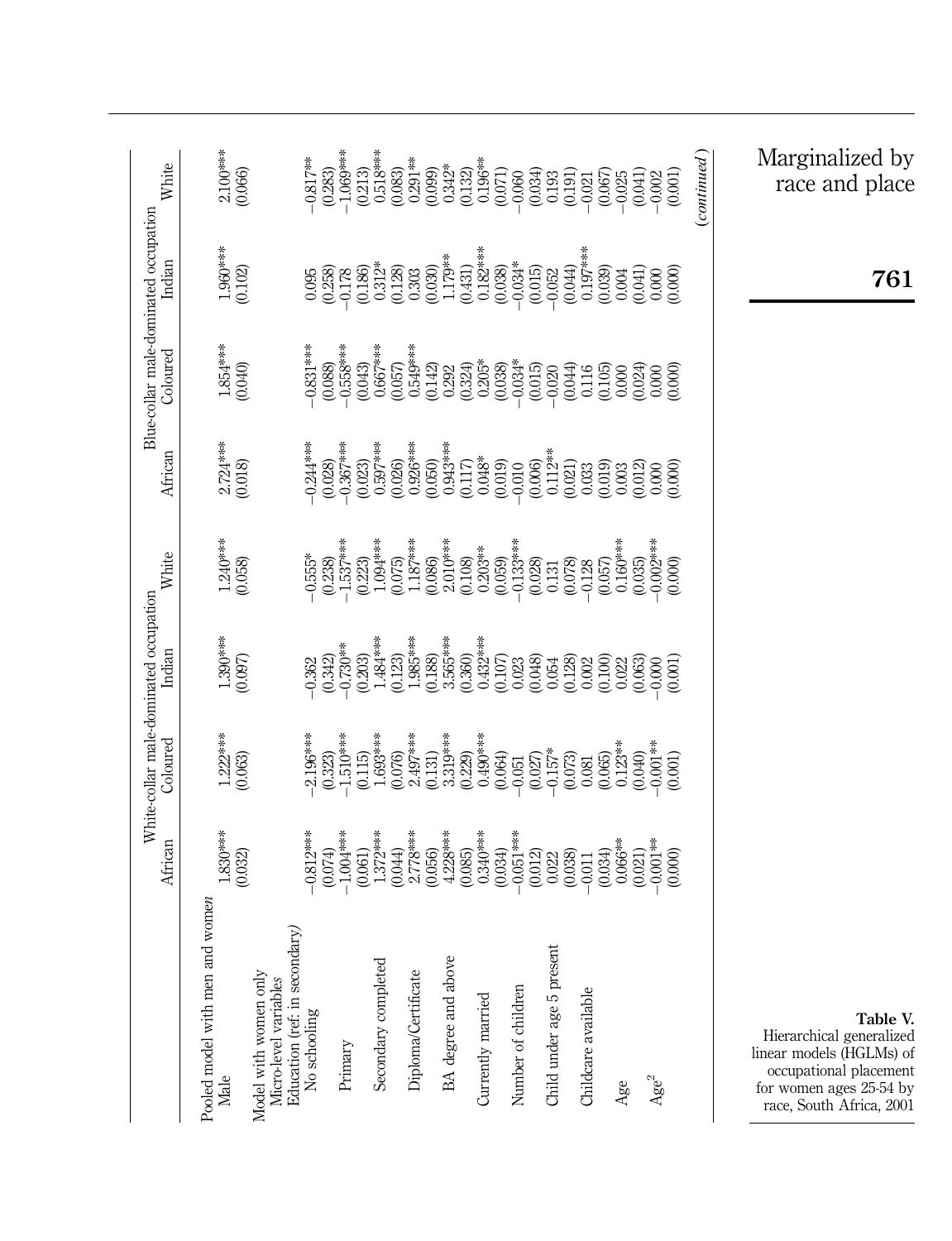| <b>IJSSP</b><br>34,11/12 | White                                             | $-0.015***$<br>$\begin{array}{c} (0.004) \\ 0.036*** \\ (0.013) \end{array}$<br>(0.122)<br>(0.129)<br>$-0.039$<br>$-0.137$                                                                                                         |
|--------------------------|---------------------------------------------------|------------------------------------------------------------------------------------------------------------------------------------------------------------------------------------------------------------------------------------|
| 762                      | Indian                                            | $-0.005$<br>$(0.014)$<br>$-1.231***$<br>$(0.135)$<br>(0.004)<br>(0.271)<br>0.218<br>$-0.007$                                                                                                                                       |
|                          | Blue-collar male-dominated occupation<br>Coloured | $-1.523***$<br>$0.294*$<br>(0.014)<br>(0.004)<br>(0.116)<br>(0.116)<br>$-0.005$<br>$-0.005$                                                                                                                                        |
|                          | African                                           | $-1.877***$<br>(0.054)<br>$-0.008***$<br>$0.020**$<br>(0.063)<br>(0.002)<br>(0.007)<br>0.015                                                                                                                                       |
|                          | White                                             | $\begin{array}{c} (0.116) \\ 0.013*** \end{array}$<br>$-0.009$<br>$-0.012$<br>$-0.285$ *<br>$0.181*$<br>(0.004)<br>(0.120)                                                                                                         |
|                          | White-collar male-dominated occupation<br>Indian  | $-0.340$<br>$(0.380)$<br>$\begin{array}{c} 0.444 \\ 0.005 \end{array}$<br>(0.014)<br>(0.045)<br>$-0.036$<br>$-0.100$                                                                                                               |
|                          | Coloured                                          | $0.041***$<br>$-2.966***$<br>(0.024)<br>(0.205)<br>(0.004)<br>$-0.006$<br>0.250                                                                                                                                                    |
|                          | African                                           | $0.015***$<br>$-3.784***$<br>$-0.025***$<br>(0.076)<br>(0.009)<br>(0.003)<br>(0.074)<br>0.028                                                                                                                                      |
|                          |                                                   |                                                                                                                                                                                                                                    |
|                          |                                                   | Notes: Robust standard errors in parenthesis. Significance at * $p < 0.05$ ; ** $p > 0.01$ ; *** $p < 0.001$<br>Female share of labour force<br>Per cent in service sector<br>Macro-level variables<br>Urban district<br>Intercept |
| Table V.                 |                                                   |                                                                                                                                                                                                                                    |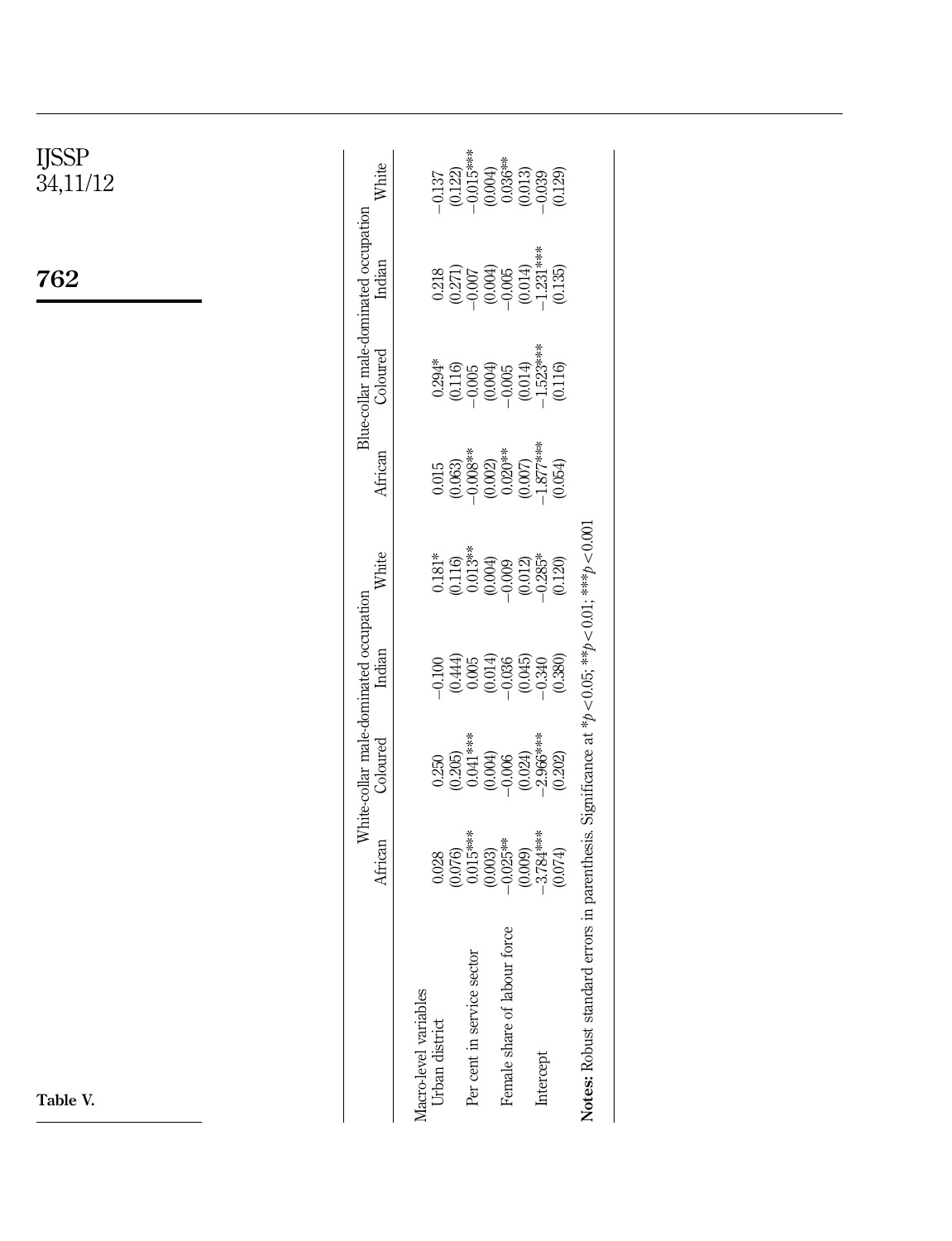support to the second hypothesis. Compared to women of their own race who are in secondary school and in blue-collar female-dominated/integrated occupations, African women with a college degree are 68 times more likely to be employed in white-collar male-dominated ones. For Coloured women, this number is 27 times, Indian women 35 times, and white women 7.5 times. The high returns, especially for post-secondary education, reflect a shortage of well-qualified individuals in historically marginalized groups even as labour demand for tertiary degrees surges due to economic transformations. Indeed, compared to whites, the proportion of Africans with a university education has barely increased since 1994 because of the poor quality and success rate of their secondary schooling (Leibbrandt  $et$   $al$ , 2010). Table V goes on to show that returns from education, however, are not the same for placement in blue-collar male occupations. Coloureds and Whites can access such jobs after completing secondary school, but for Africans and Indians, a college degree is required, indicating their relative disadvantage in the labour market.

In Table IV, variations across age, a control variable that proxies seniority or greater work experience in human capital theories, indicates that the odds of employment in white-collar male occupations are lowest among young women, increase with age, and then decline. That is, logits are positive, whilst those for the quadratic term are negative. Despite being better educated than older employees, young entrants in the South African labour market still face immense difficulty getting employed or obtaining high-status positions because of a tight labour market and lack of soft skills/ workplace experience (Pauw et al., 2008). Patterns reverse for blue-collar male jobs: negative coefficients for age and positive, but not significant, values for the quadratic term. This indicates that such physically demanding jobs often lack upward mobility that is age or experience related. Results are relatively consistent across race.

Finally, as posited by the third (marriage) and fourth (childbearing) hypotheses, do women's domestic roles influence their occupational placement? Table IV indicates that married women are, in fact, more likely to be in both white- and blue-collar male-dominated occupations than single women, thus disproving one aspect of the "maternal incompatibility" theory. Logits for blue-collar male-dominated jobs are statistically significant, but at a lower significance level. Similar patterns are observed when the data is disaggregated by race. The cultural universality of marriage or the fact that it may be endogenous to occupational placement, i.e. women may get married after they secure good jobs may explain the results for most racial groups. The smaller effect for Africans could possibly indicate the complexities of measuring union status, i.e. "marriage as a process", especially in surveys that are Eurocentric in conceptualization.

Long and short-term childbearing and rearing (fourth hypothesis) has a paradoxical effect of women's occupational placement in general. Holding race constant, as theorized, women with greater familial commitments, as measured by more children through the life course, are less likely to be in white-collar male-dominated occupations. Coefficients for blue-collar jobs are not significant. When disaggregated by race, high fertility reduces White and African women's chances of being in white-collar occupations, and that of Coloured and Indian women in blue-collar male occupations (Table V). Conversely, women with children under age five, indicating short-term childbearing, have a higher chance of being employed in both male-type occupations, although logits are significant at a lower threshold ( $p < 0.05$ ). The presence of young children, however, reduces Coloured women's entry into white-collar male jobs, but increases it for African women in blue-collar ones, which may be a function of household structure (nuclear vs extended). Results for other groups are not significant.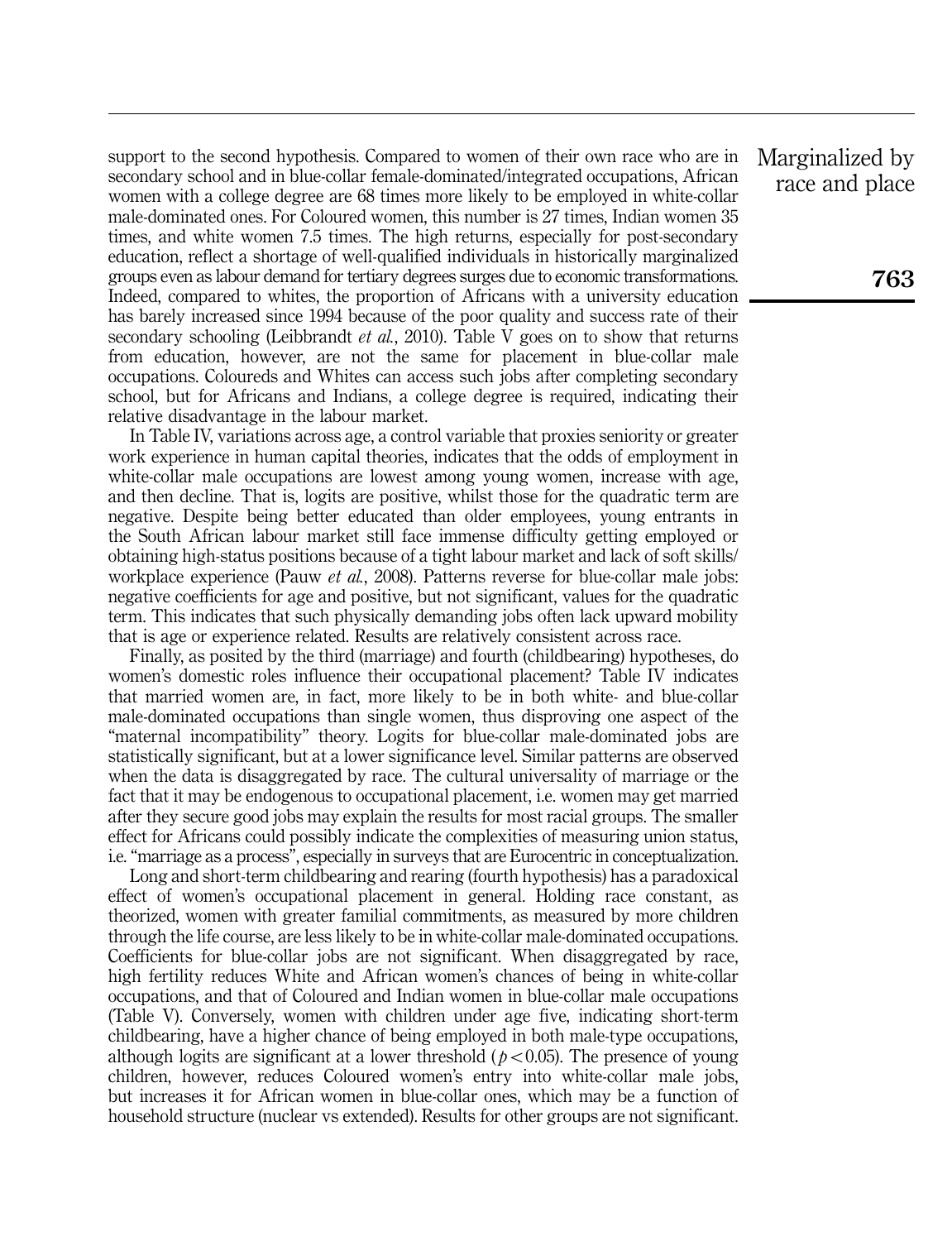As indicated in the theoretical framework, culturally specific gender norms about motherhood and work may impede white and Indian women's movement into or retention in such "demanding" jobs. For Coloured women who were historically channelled into blue-collar jobs during apartheid, higher fertility may be perceived as overt "femininity" as well as reduced job commitment in a hyper masculinized workplace. Hence, employers and co-workers may preclude them from necessary occupational training and mobility. Indeed, many women in both job-types face physical and temporal constraints such as working in a formal establishment where children are disallowed or childcare is not readily available. They may also reside in a household structure where childrearing becomes an individual function, in contrast to Africans who reside in diverse, fluid, and often extended household structures.

It is noteworthy about the results for all women in Table IV that they refute the enduring presumption that childbearing is a deterrent to occupational placement. While the number of children may impede women's long-term educational or career aspirations due to time constraints, mothers with young children do not always compromise on their work status, as is often assumed by employers and policy-makers. Indeed, growth in the service sector and the increasing commodification of women's household tasks, e.g. food services, childcare, and education, has freed them to avail of increasing opportunities in all job types (Thistle, 2006). The results could also reflect reverse causality – women in male-type jobs or those who compete with men for them may restrict or delay their fertility to stay competitive and avoid discrimination in promotion. Hence, social policies should support working mothers, instead of perceiving them as obstacles to organizational efficiency and growth.

Finally, although a control variable, the issue of childcare requires attention. For all women, availability of childcare had a positive influence on access to blue-collar maledominated occupations, but is not significant for white-collar ones. It is a mixed bag when disaggregated by race: Indian and white women are less likely to be in whitecollar male-dominated jobs if childcare is available, but results are not significant for Africans and Coloureds. As mentioned earlier, the variable may tap into an extended household structure (with attendant cultural norms and expectations) that might have a negative influence on Indian women's placement in "time-consuming" maledominated jobs. Further analyses with better measures for childcare at both the familial and institutional level are required to disentangle these hitherto "black box" issues.

#### 6.3 Multivariate analysis: the importance of context

Contrary to modernist expectations, results do not support the first part of the fifth hypothesis that residence in an urban district (a proxy for economic development) increases women's placement in male type occupations. Logits for all women in Table IV are not significant, although important variations emerge when disaggregated by race. According to Table V, the odds of White women holding white-collar and Coloured women holding blue-collar male-dominated occupations increase in urban districts, reflecting their privilege regarding residences, access to education and training, and occupational choices. Indeed, as mentioned earlier, both groups were historically channelled into these jobs during apartheid, i.e. Whites into white-collar and Coloureds into blue-collar. Results are not significant for Africans and Indians for either job-type. Methodologically, for Indians, this may stem from a lack of variability in the dependent variable across the independent; the group is completely urbanized. For African women, however, these results are immensely sobering.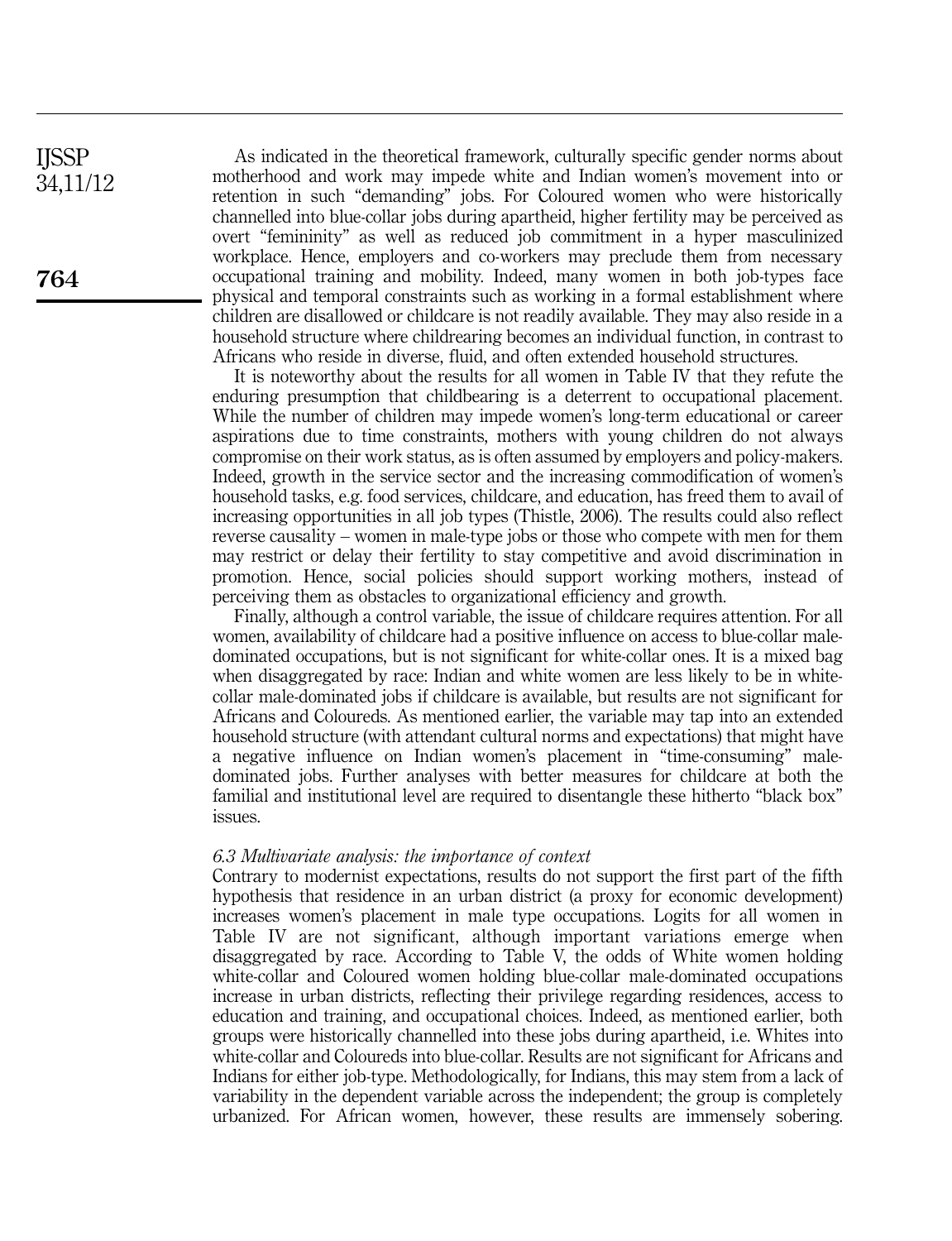After being particularly marginalized during apartheid, their increasing labour force participation and post-apartheid rural-to-urban migration has created a tight urban labour market. Using queuing theories, one could argue that if the number of jobs is relatively fixed in any labour market and if employers assume that a subordinate group lacks desired "attributes", then that group, for example, African women, is discriminated against and relegated to the bottom. This, in a way, also reflects a dual or segmented labour market where women and minority groups are concentrated at the bottom. Hence, urban residence is not accompanied by an erosion of racial group identification in South Africa. Instead, women compete with men and each other for jobs, and those privileged by their race are placed higher on the queue.

In terms of how industrial restructuring sustains sex segregation (the final hypothesis), women's odds of being in a blue-collar male-dominated occupation reduce with an increase in service sector output in a magisterial district. Indeed, in Table IV, the coefficient is negative for all blue-collar and positive for all white-collar occupations, which is an effect of the kind of jobs being created and a demand for female labour in the latter job type, i.e. white-collar. Surprisingly, service sector specialization increases the odds of a woman in white-collar male- as well as femaledominated occupations. High educational attainment among women, technological changes that demand skill- and high human-capital, and a constitutional banning of sex discrimination has increased women's presence in traditionally male-dominated fields such as politics and business. On the other hand, service sector specialization feminizes jobs that may then become low-wage. Results do not vary by race, with the exception of Indians (not significant), which is primarily because a majority of them are in manufacturing jobs.

Finally, although "female share of the economically labour force" controls for a possible "population" effect, some significant results are included. An important question is whether women's increasing labour force rate will have an integrative effect on occupational placement, thus reducing segregation. According to Table IV, a higher female share increases women's likelihood of being in all occupational categories, except white-collar male-dominated. The logit size is much larger for blue-collar than white-collar occupations. Indeed, Semyonov and Shenhav (1988) "economic discrimination" perspective can be used to explain this: when women join the labour force in large numbers, they, by virtue of their minority status, "increase the pool of potential candidates for economic exploitation, ergo their occupational subordination" (p. 977). When disaggregated by race, results are significant for Africans only who have lower odds of being in white collar, but higher odds of being in blue-collar male-dominated occupations. This may partially stem from labour queuing as well as sex-skewed regional composition, particularly in economically depressed areas such as former homelands that have experienced high African male out-migration.

#### 7. Discussion and policy implications

Using the case of South Africa and a multilevel analysis of women's placement in white- and blue-collar male-dominated occupations by race, this paper makes an important contribution to the body of literature on work and family, intersectionality, and international development. Indeed, a study of occupational sex segregation is important because most research addresses its effect on gender pay differentials, rather than factors that influence it (Anker, 1998). Moreover, with some exceptions, it is a relatively neglected feature of the gendered dimension of work in developing countries. Most quantitative research is, in fact, limited to Western countries (Anker, 1998; Presser and Kishor, 1991;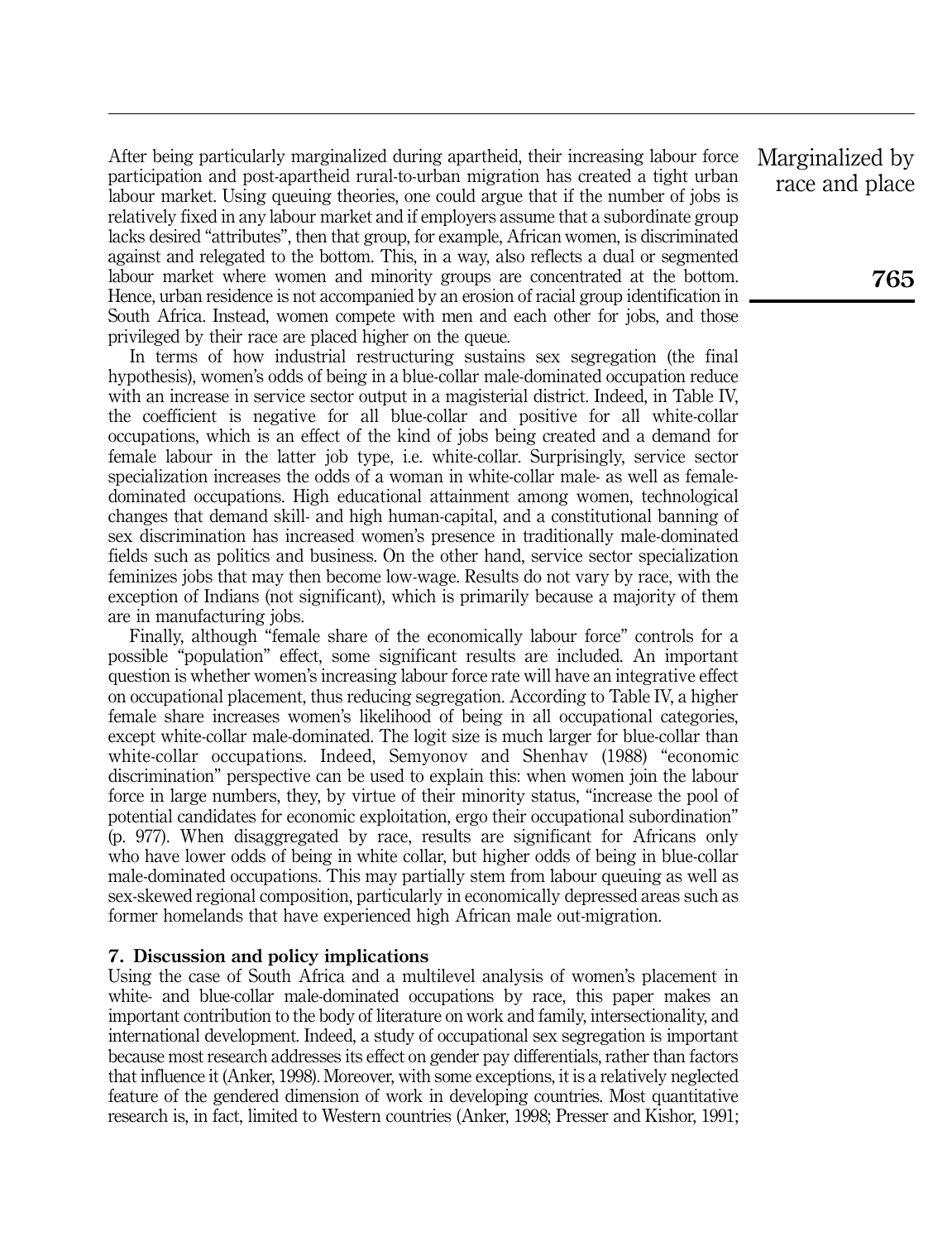Presser and Yi, 2008). The present study, however, provides a snapshot of occupational sex segregation, with no assumptions of causality primarily because of data availability and the cross-sectional research design. A longitudinal analysis would be difficult because apartheid-era racial politics have compromised the quality of pre-1994 data available (Caldwell and Caldwell, 1993). With a non-partisan government now in place, future censuses will allow us to conduct a more in-depth panel study of the issue as well as compare across other multi-racial countries such as Brazil and the USA.

As this study highlights, providing women of all races, particularly African women, with tertiary degrees yields high returns in terms of placement in male-type occupations. Although post-1994 redistributive policies have been successful at increasing general education levels, greater effort is still required to reduce school dropout rates and equalize access to good quality learning, particularly in (African) schools and areas disadvantaged during apartheid. However, educational attainment itself may not trigger occupational integration because men and women still remain highly segregated in their fields of study. If gender role socialization plays an important role in career selection, then girls must be provided with advice from a young age to help them to make informed choices about occupations and associated wages. Targeted education and training programmes should support women to obtain non-traditional skills that will facilitate their entry into high-skilled (often male-dominated) occupations in newly emerging science and technology fields as South Africa continues on its path towards post industrialization.

Jobs, however, are socially constructed and the devaluation of women's work reflects gender hierarchies rather than the characteristics of the job itself. This is particularly important with regards to horizontal segregation across white- and blue-collar occupations, which plays to our basic conception of socially defined gender roles and is hence more resistant to integrative change from modern egalitarian pressures (Charles, 2003). A sustained targeting of gender essentialist stereotypes, beliefs and prejudices in social institutions should be prioritized. For instance, schools must be pressured to enrol more girls in craft and shop classes, and union apprenticeship programmes, often covertly reserved for boys, must be desegregated by sex and race (Bergmann, 2011). More state policies are required to reduce sexual harassment in blue-collar masculinized workplaces and enforce employer accountability regarding women's recruitment, training, retention, and safety in these fields. Anti-discrimination laws and job reservations must be enforced in situations where women, and particularly those of colour, are deliberately excluded from some professions. Such policies may be more effective in workplaces and even industrial sectors (e.g. service sector) with greater task differentiation where women may be less likely to advance into higher positions.

Yet, an inherent struggle between cultural expectations and personal aspirations towards work and motherhood often acts as a deterrent to equality. Work-family conflicts can either create split-shift parenting or compromise women's occupational choices towards more flexible (possibly female-dominated) jobs, or force them to drop out of the labour force altogether (Presser, 2003). In fact, studies from the USA now highlight a rising trend of "egalitarian essentialism, combining support for stay-at-home mothering with a continued feminist rhetoric of choice and equality" (Cotter et al., 2011, p. 261). Such an ideology valorizes "opt in" notions of motherhood with implications for stalled occupational integration. Hence, as our findings indicate, because child care plays an important role in freeing up mothers to pursue male-dominated occupations, employer-supported free or subsidized childcare must be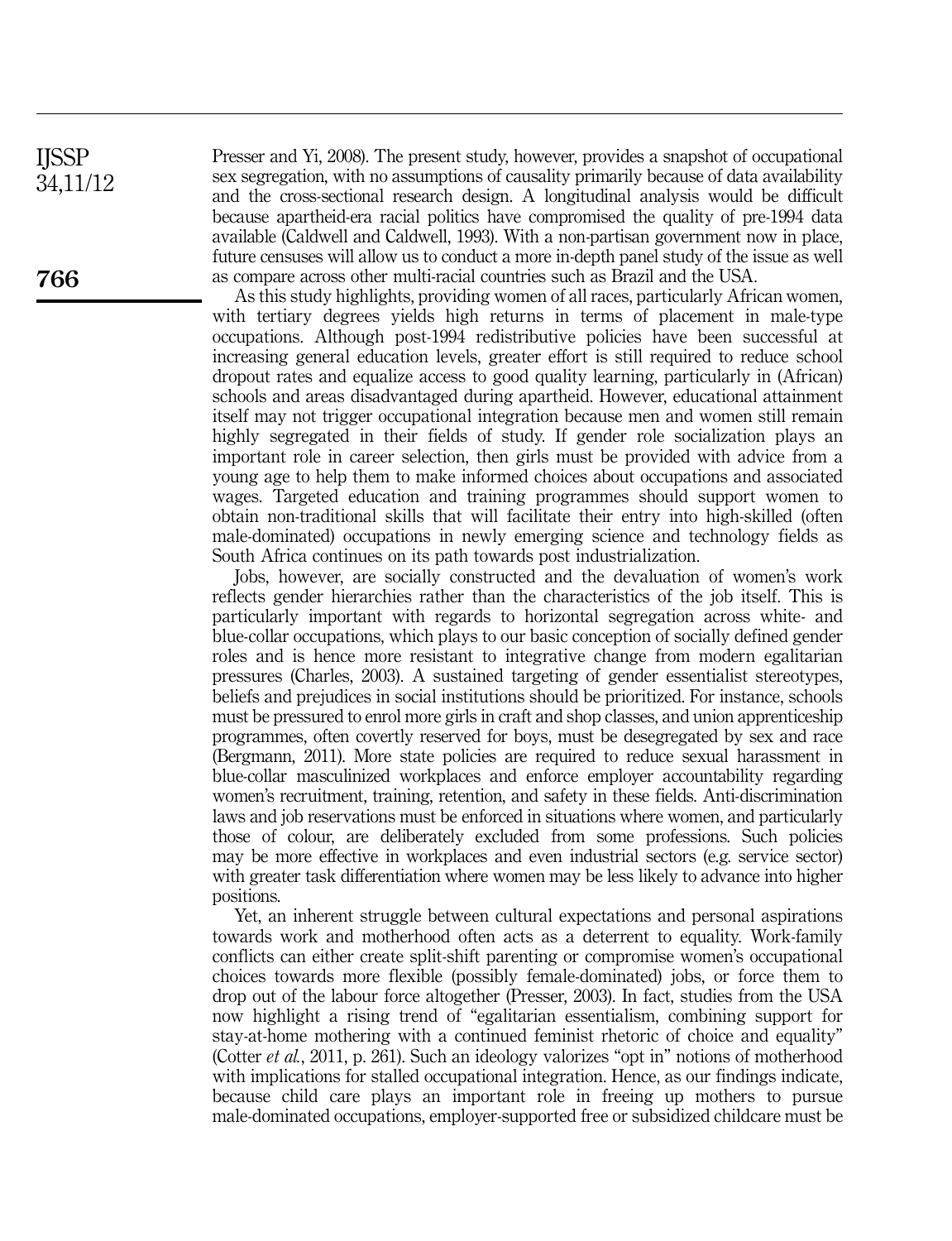made available to mothers, particularly those who are low-income or single, as a vital public policy issue.

Finally, an important methodological and policy-relevant contribution of the paper, largely overlooked in previous studies, is its use of multilevel techniques to correctly estimate spatial variation as a source of occupational segregation. Contrary to modernist views, residence in urban areas does not increase the likelihood of women's, particularly African women's, placement in any male-type positions, although Whites and Coloureds fare better. An implication of this finding is that employment issues cannot be treated as "spatially neutral", even as labour migration has blurred the distinction between urban and rural areas. Although regionally sustained development is imperative to correct apartheid-era structural imbalances, especially for African women who experience multiple axes of oppression, a more targeted approach must be adopted.

As a first step, there is a need to explore the relationship between occupational and residential segregation in South African urban areas. Small scale surveys indicate that workers, particularly Africans, living in townships that are geographically far from business centres often compromise on their occupational "choices" due to factors such as travel expenses and family responsibilities. High levels of rural to urban migration has, furthermore, created a distended urban labour market that is heavily segmented by race, gender, and age. Hence, decisive state action must be taken to desegregate the landscape and create appropriate housing, transportation, and employment policies. In rural areas, several former homelands are now being developed as tourist spots, e.g. wildlife parks, entertainment spots, and casinos to address un- and underemployment. While this has created several service and managerial positions, the question is whether such a strategy will actually increase occupational segregation, particularly among Africans, because of the types of jobs created. This is an important question for further research studies.

In conclusion, occupational sex segregation is a universal phenomenon that reinforces and perpetuates gender stereotypes, inequalities, and biases in almost all aspects of society. As the study highlights, a multilevel framework allows one to look beyond the boundaries of the individual to capture the complex interactions between personal characteristics, household circumstances, and attributes of the larger milieu. Although it will require time and immense public policy commitment, the issues raised here are an appropriate starting point to understand South African women's work histories that illustrates the combined effects of marginalization by race and place.

#### **Notes**

- 1. Women are sorted into low-paying jobs due to differences in skills and experience or from their own choices; average pay is often lower in jobs with more women in them, and in fact pay does decline after women enter some occupations.
- 2. During apartheid, all South Africans were officially categorized into one of four racial groups: white, black African, Coloured, and Indian/Asians. Although such categories have been abolished, government reports and Censuses still use them extensively.

#### References

- Anker, R. (1998), *Gender and Jobs: Sex Segregation of Occupations in the World*, International Labour Office, Geneva.
- Becker, G. (1957), *The Economics of Discrimination*, University of Chicago Press, Chicago, IL.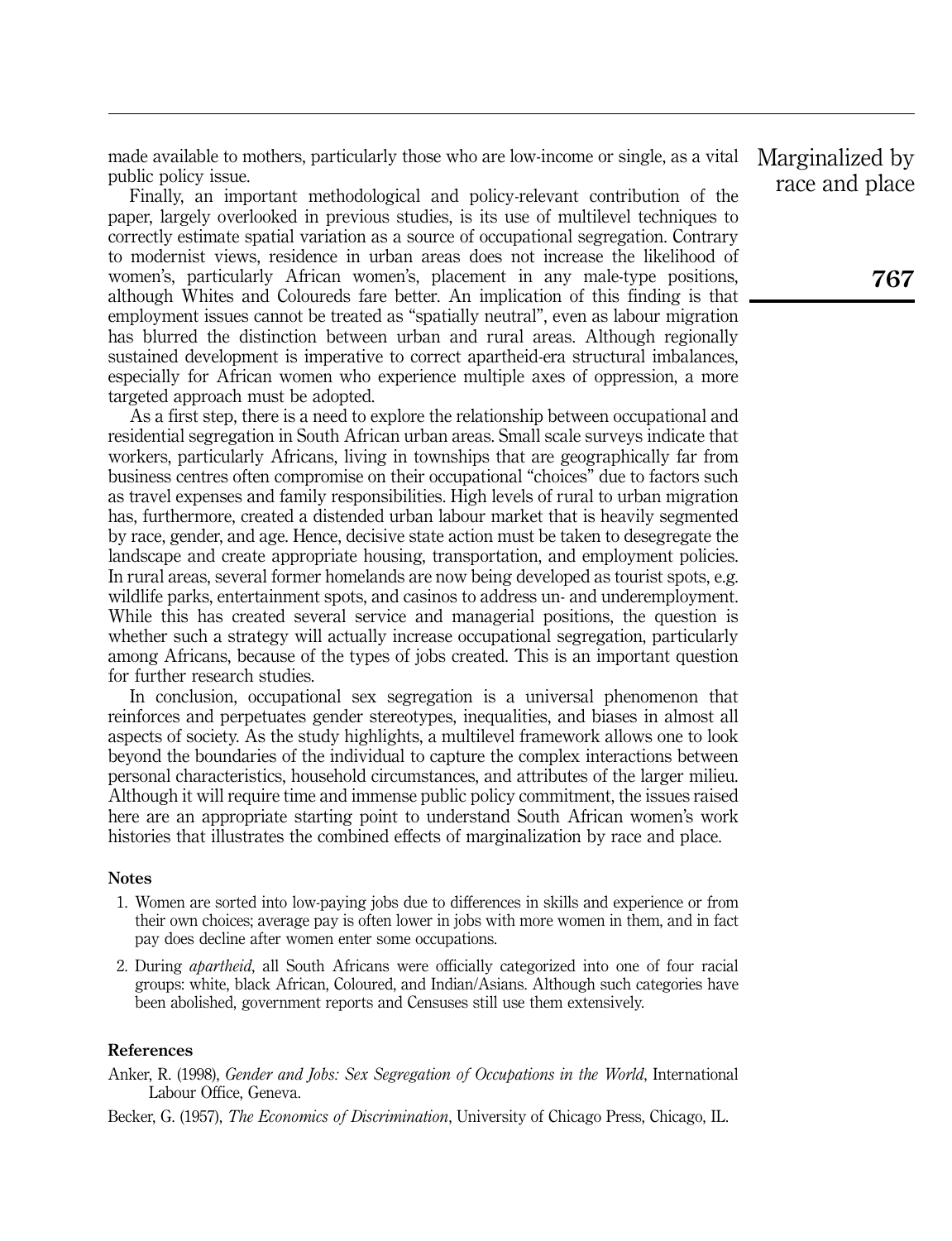| <b>IJSSP</b> | Bergmann, B.R. (2011), "Sex segregation in the blue-collar occupations: women's choices or                                                                                                                                                                                                                                                                          |
|--------------|---------------------------------------------------------------------------------------------------------------------------------------------------------------------------------------------------------------------------------------------------------------------------------------------------------------------------------------------------------------------|
| 34,11/12     | unremedied discrimination? Comment on England", Gender and Society Vol. 25 No. 1, pp. 88-93.<br>Bettio, F. (2008), "Occupational segregation and gender wage disparities in developed economies:<br>should we still worry?", in Bettio F. and Verashchagina, A. (Eds), Frontiers in the<br><i>Economics of Gender</i> , Routledge Press, New York, NY, pp. 267-285. |
| 768          | Bhorat, H., Lundall, P. and Rospabé, S. (2002), "The South African Labour Market in Economic<br>and Legislative Considerations", ILO Employment Paper No. 2002/32, International<br>Labour Organisation (ILO), Geneva.                                                                                                                                              |
|              | Bielby, W. and Baron, J. (1986), "Men and women: gender segregation and statistical<br>discrimination", <i>The American Journal of Sociology</i> , Vol. 91 No. 4, pp. 759-799.                                                                                                                                                                                      |
|              | Bozzoli, B. (1983), "Marxism, feminism, and South African studies", <i>Journal of Southern African</i><br><i>Studies</i> , Vol. 9 No. 2, pp. 139-171.                                                                                                                                                                                                               |
|              | Browne, I. and Misra, J. (2003), "The intersection of gender and race in the labor market", <i>Annual</i><br>Review of Sociology Vol. 29, pp. 487-513, available at: www.annualreviews.org/doi/abs/<br>10.1146/annurev.soc.29.010202.100016.                                                                                                                        |
|              | Buchmann, C. and Hannum, E. (2001), "Education and stratification in developing countries: a<br>review of theories and research", <i>Annual Review of Sociology</i> , Vol. 27, pp. 77-102.                                                                                                                                                                          |
|              | Caldwell, J.C. and Caldwell, P. (1993), "The South African fertility decline", <i>Population and</i><br>Development Review, Vol. 19 No. 2, pp. 225-262.                                                                                                                                                                                                             |
|              | Chang, M.L. (2004), "Cross-national variation in sex segregation in sixteen developing countries",<br>American Sociological Review, Vol. 69 No. 1, pp. 114-137.                                                                                                                                                                                                     |
|              | Charles, M. (2003), "Deciphering sex segregation: vertical and horizontal segregation in ten<br>countries", <i>Acta Sociologica</i> , Vol. 46 No. 4, pp. 267-287.                                                                                                                                                                                                   |
|              | Charles, M. and Buchmann, M. (1994), "Assessing micro-level explanations of occupational sex<br>segregation: human-capital development and labour market opportunities in Switzerland",<br>Swiss Journal of Sociology, Vol. 20, pp. 595-620.                                                                                                                        |
|              | Charles, M. and Grusky, D.B. (2004), Occupational Ghettos: The Worldwide Segregation of Women<br>and Men, Stanford University Press, Stanford, CA.                                                                                                                                                                                                                  |
|              | Cipollone, A. and D'Ippoliti, C. (2011), "Women's employment: joining explanations based on<br>individual characteristics and on contextual factors", American Journal of Economics and<br>Sociology, Vol. 70 No. 3, pp. 756-782.                                                                                                                                   |
|              | Cotter, D., Hermsen, J.M. and Vanneman, R. (2011), "The end of the gender revolution? Gender<br>role attitudes from 1977 to 2008", <i>American Journal of Sociology</i> , Vol. 117 No. 1, pp. 259-289.                                                                                                                                                              |
|              | England, P. (2005), "Gender inequality in labor markets: the role of motherhood and segregation",<br><i>Social Politics</i> , Vol. 12 No. 2, pp. 264-288.                                                                                                                                                                                                           |
|              | England, P. (2010), "The gender revolution: uneven and stalled", Gender & Society, Vol. 24 No. 2,<br>pp. 149-166.                                                                                                                                                                                                                                                   |
|              | England, P., Reid, L. and Kilbourne, B. (1996), "The effect of the sex composition of jobs on<br>starting wages in an organization: findings from the NLSY", <i>Demography</i> , Vol. 33 No. 4,<br>pp. 511-521.                                                                                                                                                     |
|              | Erikson, R. and Goldthorpe, J.H. (1992), The Constant Flux: A Study of Class Mobility in<br>Industrial Societies, Clarendon Press, Oxford.                                                                                                                                                                                                                          |
|              | Ganzeboom, H.B.G. and Treiman, D.J. (1996), "Internationally comparable measures of<br>occupational status for the 1988 international standard classification of occupations",<br>Social Science Research, Vol. 25 No. 3, pp. 201-239.                                                                                                                              |
|              | Hannum, E. and Xie, Y. (1998), "Ethnic stratification in northwest China: occupational differences<br>between Han Chinese and national minorities in Xinjiang, 1982-1990", <i>Demography</i> , Vol. 35<br>No. 3, pp. 323-333.                                                                                                                                       |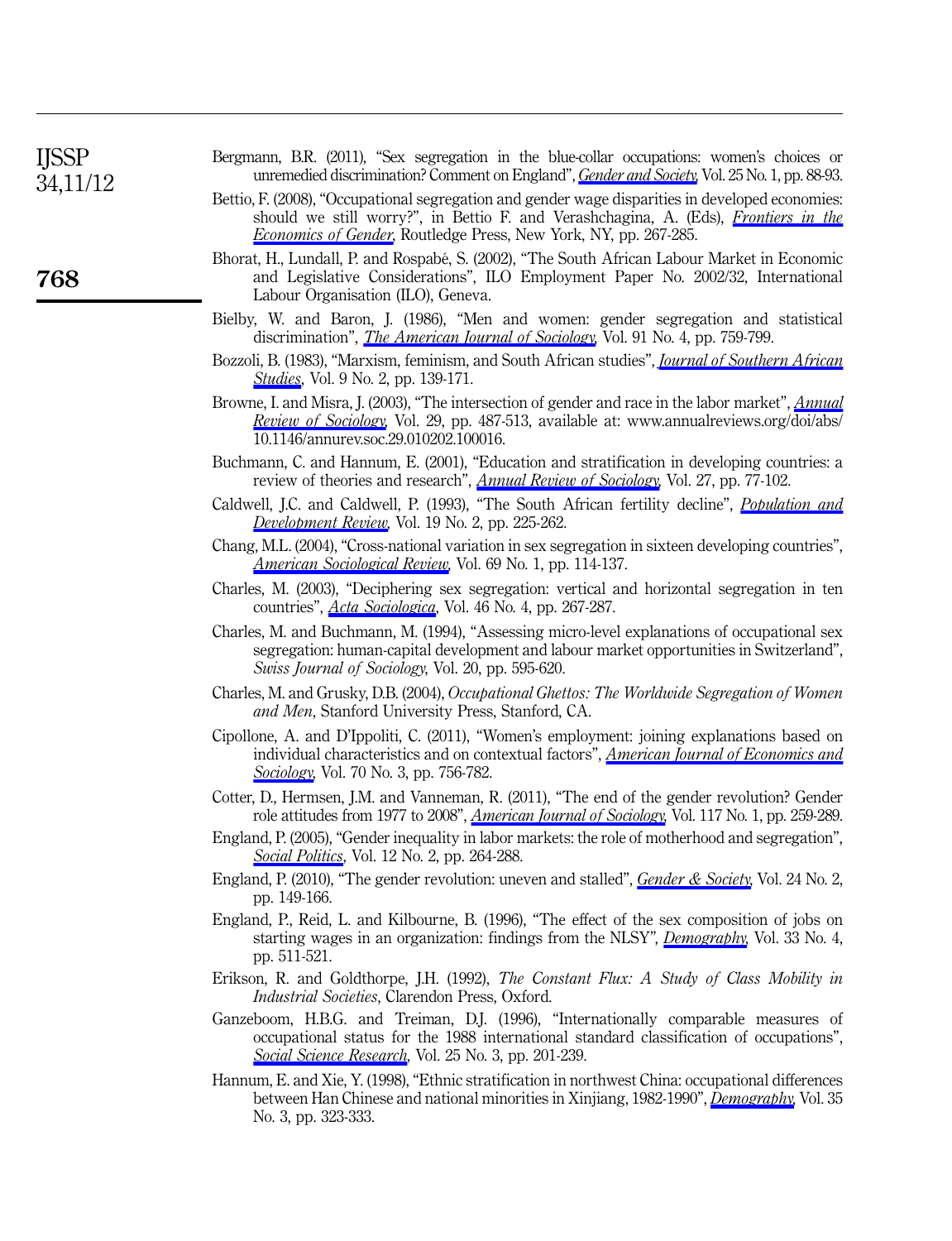- Jacobs, J.A. (1989), Revolving Doors: Sex Segregation and Women's Careers, Stanford University Press, Stanford, CA.
- Kaufman, R.L. (2002), "Assessing alternative perspectives on race and sex employment segregation", [American Sociological Review](http://www.emeraldinsight.com/action/showLinks?crossref=10.2307%2F3088945&isi=000178023000004), Vol. 67 No. 4, pp. 547-572.
- Kaufman, R.L. (2010), Race, Gender, and the Labor Market: Inequalities at Work, Lynne Rienner Publishers, Boulder, CO.
- Kingdon, G. and Knight, J. (2007), "Unemployment in South Africa, 1995-2003: causes, problems and policies", [Journal of African Economies](http://www.emeraldinsight.com/action/showLinks?crossref=10.1093%2Fjae%2Fejm016&isi=000250682200006), Vol. 16 No. 5, pp. 813-848.
- Kmec, J.A., McDonald, S. and Trimble, L.B. (2010), "Making gender fit and 'correcting' gender misfits: sex segregated employment and the nonsearch process", *[Gender and Society](http://www.emeraldinsight.com/action/showLinks?crossref=10.1177%2F0891243209360531&isi=000275756800004)*, Vol. 24 No. 2, pp. 213-236.
- Leibbrandt, M., Woolard, I., Finn, A. and Argent, J. (2010), "Trends in South African income distribution and poverty since the fall of apartheid", OECD Social, Social, Employment and Migration Working Papers No. 101, OECD Publishing, available at: http://npc.gov.za/ MediaLib/Downloads/Home/Tabs/Diagnostic/HumanConditions2/Trends%20in%20 South%20African%20income%20distribution%20and%20poverty%20since%20the %20fall%20of%20apartheid.pdf
- Mason, K.O. and Palan, V.T. (1981), "Female employment and fertility in peninsular Malaysia: the maternal role incompatibility hypothesis reconsidered", [Demography](http://www.emeraldinsight.com/action/showLinks?crossref=10.2307%2F2060947&isi=A1981MT01700007), Vol. 18 No. 4, pp. 549-575.
- May, J. (2000), *Poverty and Inequality in South Africa*, Zed Books, Cape Town.
- Mincer, J. and Polachek, S. (1974), "Family investments in human capital: earnings of women", The *Iournal of Political Economy*, Vol. 82 No. 2, pp. S76-S108.
- Moccio, F. (2009), Live Wire: Women and Brotherhood in the Electrical Industry, Temple University Press, Philadelphia, PA.
- Mwabu, G. and Schultz, T.P. (2000), "Wage premiums for education and location of South African workers by gender and race", *[Economic Development and Cultural Change](http://www.emeraldinsight.com/action/showLinks?crossref=10.1086%2F452460&isi=000085197000005)*, Vol. 48 No. 2, pp. 307-334.
- Okamoto, D. and England, P. (1999), "Is there a supply-side to occupational sex segregation?", [Sociological Perspectives](http://www.emeraldinsight.com/action/showLinks?crossref=10.2307%2F1389574), Vol. 42 No. 4, pp. 557-582.
- Pager, D. and Quillian, L. (2005), "Walking the talk? What employers say versus what they do", [American Sociological Review](http://www.emeraldinsight.com/action/showLinks?crossref=10.1177%2F000312240507000301&isi=000230529700001), Vol. 70 No. 3, pp. 355-380.
- Pauw, K., Oosthuizen, M. and van der Westhuizen, C. (2008), "Graduate unemployment in the face of skills shortages: a labour market paradox", [South African Journal of Economics](http://www.emeraldinsight.com/action/showLinks?crossref=10.1111%2Fj.1813-6982.2008.00152.x&isi=000255265200004), Vol. 76 No. 1, pp. 45-57.
- Piore, M. (1972), "The dual labor market: theory and implications", in Gordon, D.M. (Ed.), Problems in Political Economy: An Urban Perspective, Heath and Company, Lexington, pp. 90-94.
- Presser, H.B. (2003), Working in a 24/7 Economy: Challenges for American Families, Russell Sage Foundation, New York, NY.
- Presser, H.B. and Kishor, S. (1991), "Economic development and occupational sex segregation in Puerto Rico: 1950-80", *[Population and Development Review](http://www.emeraldinsight.com/action/showLinks?crossref=10.2307%2F1972352&isi=A1991FP82100003)*, Vol. 17 No. 1, pp. 53-85.
- Presser, H.B. and Yi, H. (2008), "Women's gender-type occupational mobility in Puerto Rico: 1950-1980", [Feminist Economics](http://www.emeraldinsight.com/action/showLinks?crossref=10.1080%2F13545700701881088&isi=000255689300005), Vol. 14 No. 2, pp. 89-114.
- Raudenbush, S. and Bryk, A. (2002), Hierarchical Linear Models: Applications and Data Analysis Methods, Sage Publications, Thousand Oaks, CA
- Reskin, B.F. (1988), "Bringing the men back in: sex differentiation and the devaluation of women's work", [Gender and Society](http://www.emeraldinsight.com/action/showLinks?crossref=10.1177%2F089124388002001005&isi=000207055000005), Vol. 2 No. 1, pp. 58-81.

769